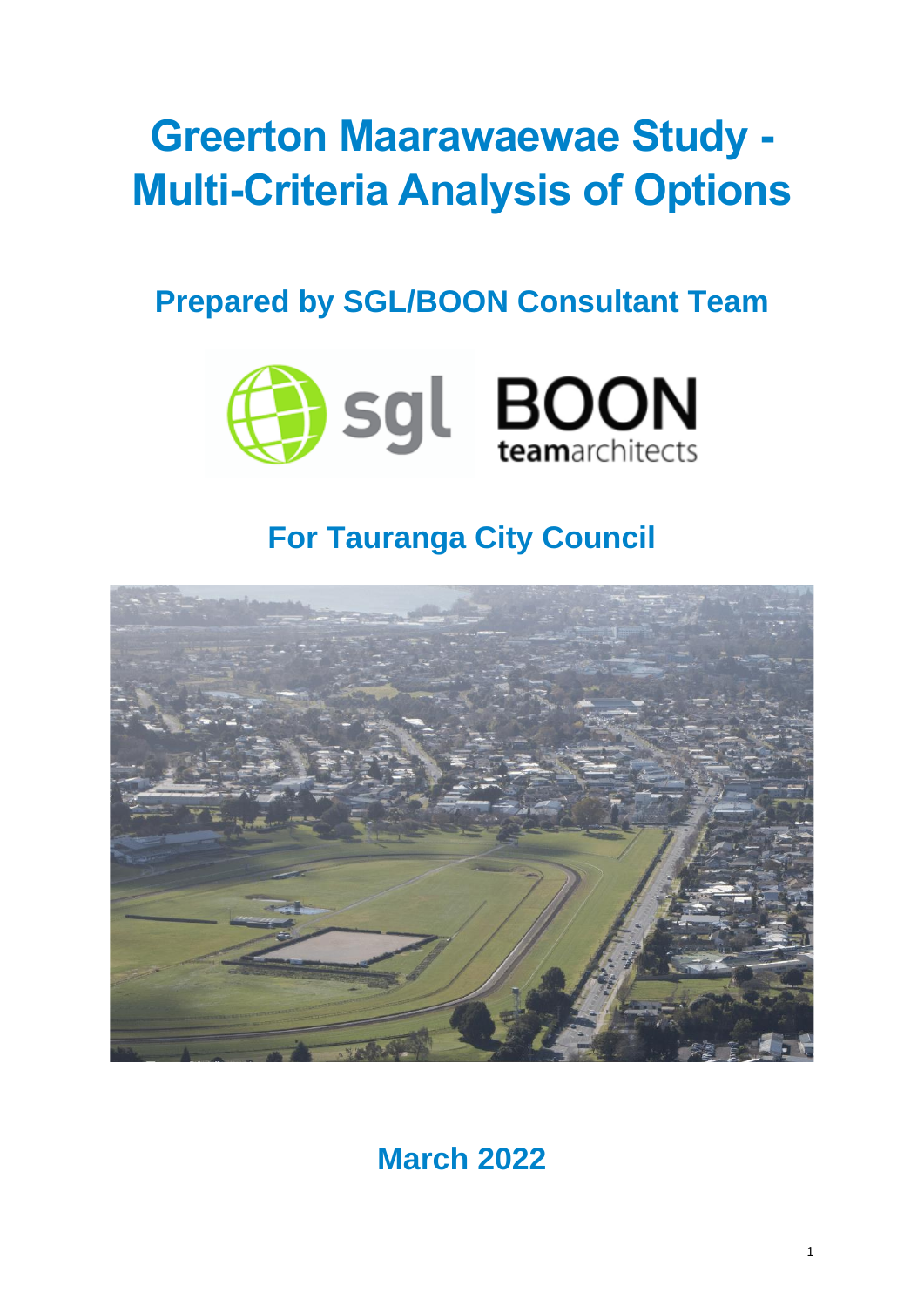# **Contents**

| 3.1 |  |
|-----|--|
|     |  |
|     |  |
| 4.1 |  |
|     |  |
|     |  |

| Appendix 1: Further explanation on how the scoring system works 17                |  |
|-----------------------------------------------------------------------------------|--|
| Appendix 2: Passive and Active Green and Community Facilities Scoring by Option20 |  |
|                                                                                   |  |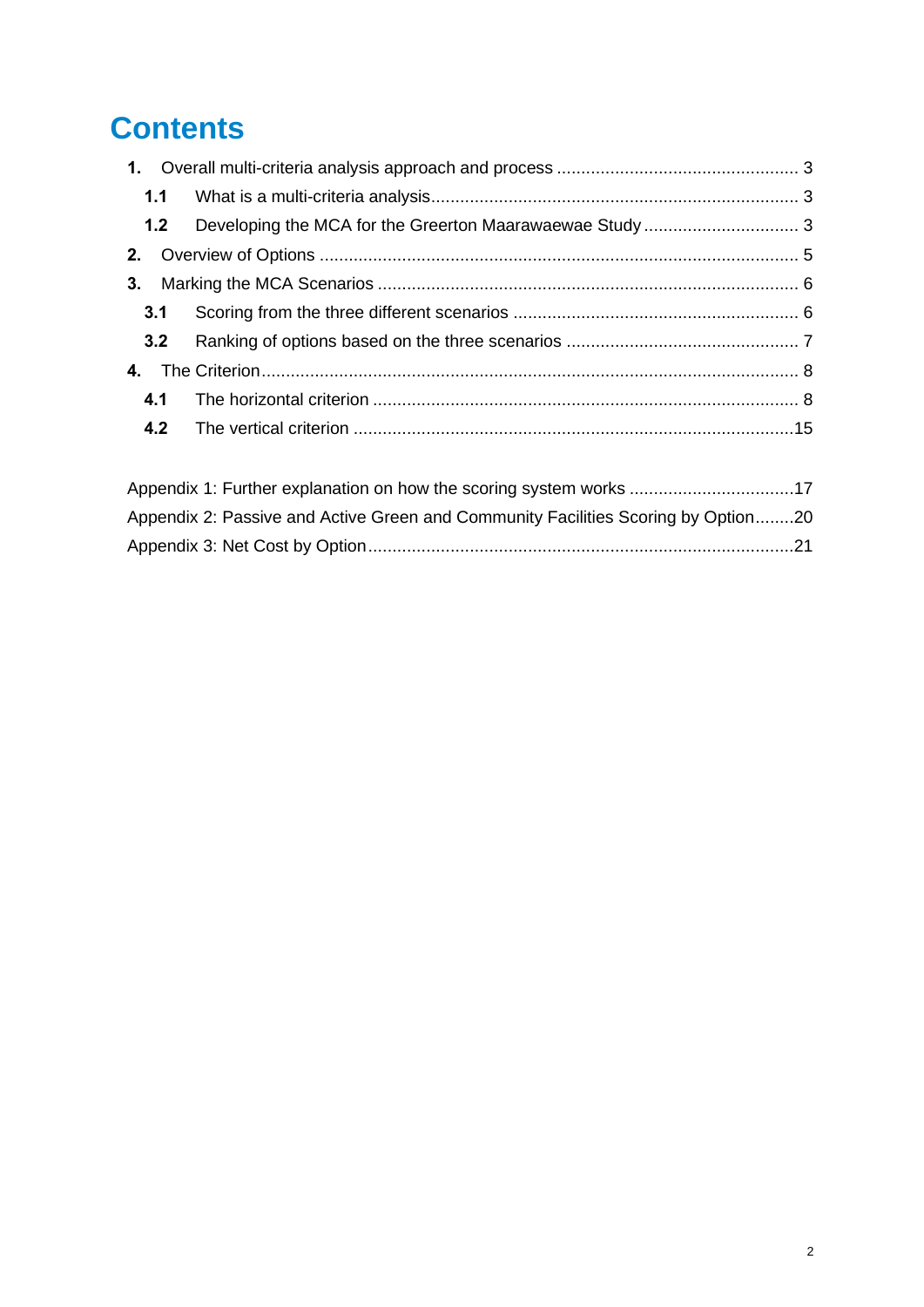### **1. Overall multi-criteria analysis approach and process**

#### **1.1 What is a multi-criteria analysis**

Multi-criteria analysis (MCA) is a tool that can be used to compare reform and investment proposals. When applied consistently and transparently, it is a suitable approach for filtering options before applying more detailed quantitative analysis, or to compare options where impacts are not easily quantifiable.

There are a range of ways to apply MCA, but in all cases the analysis should be robust, transparent and defensible. MCA uses objectives, criteria, measures, weightings and scoring approaches to rank and compare options.

It is important to test the robustness of the analysis results by understanding how options perform under different conditions. Sensitivity testing and scenario testing are relevant approaches for testing results.

The MCA process and outputs should be appropriately documented, to clearly demonstrate the development and application of the tool, the option performance, and the rationale for selecting options.

#### **1.2 Developing the MCA for the Greerton Maarawaewae Study**

<span id="page-2-0"></span>The key challenge for this project was to develop an MCA process which **genuinely took into account community engagement** responses for each option as well as independently assessed the needs for Tauranga City at this site.

<span id="page-2-1"></span>Consequently, a matrix approach was used to assess each option, with horizontal and vertical criteria developed and relative weightings applied.

As far as possible, the consultant team sought to remove subjectivity from the assessment process.

The horizontal criteria determined were:

- need for a health site
- provision of green space for 'broad' public benefit plus active recreation and community facilities
- city housing needs
- current site stakeholder requirements (Tauranga Racing, Tauranga Golf Club and Tauranga Equestrian Sports Association TESA).

The vertical criteria (which were matched with each of the horizontal criteria) determined were:

- community engagement support
- <span id="page-2-2"></span>• need to occur on this site (ready choice of alternate options and/or challenge of relocation)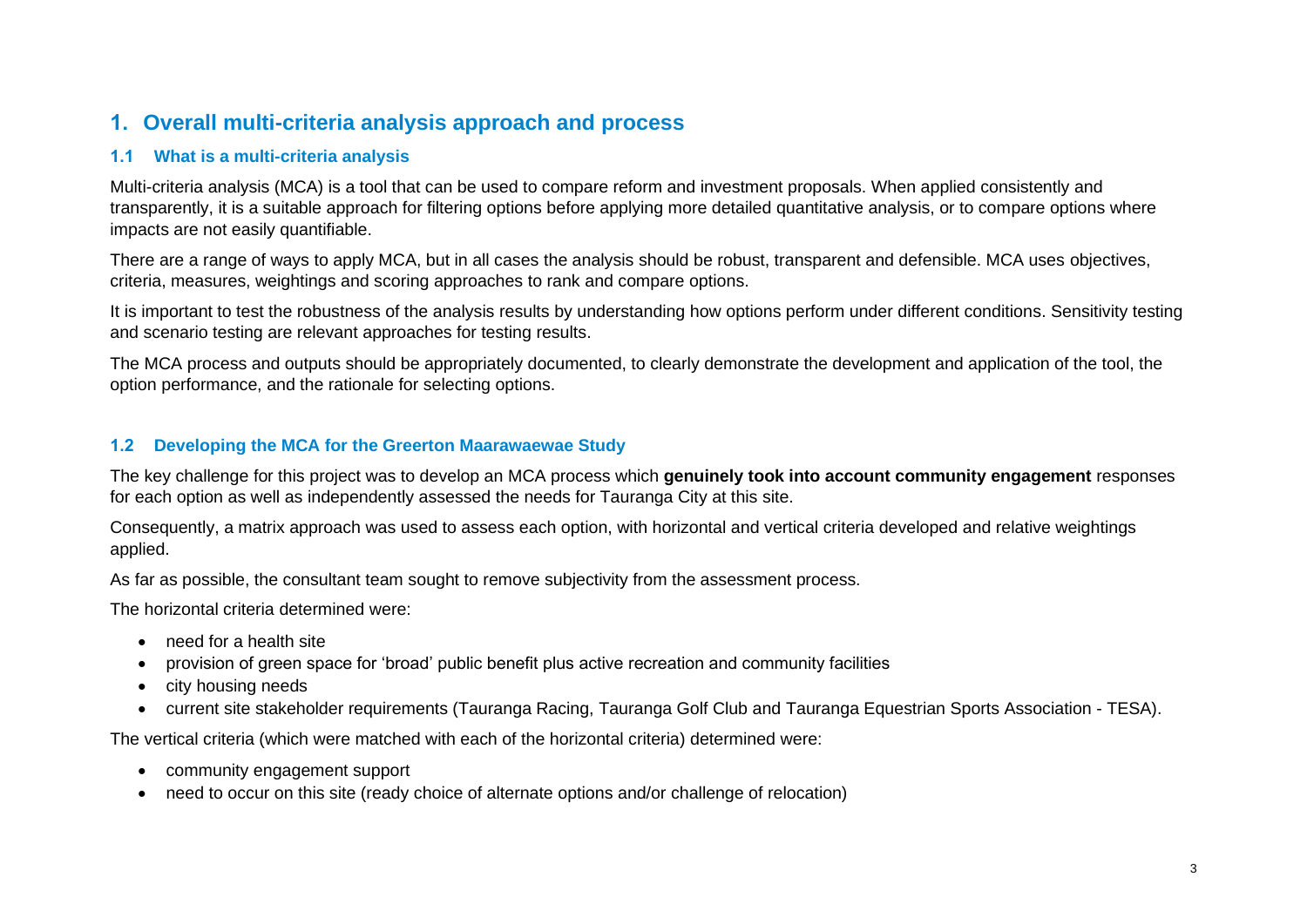- importance of public transport corridor and urban spatial plan on this site
- overall importance to the city (with the following weightings assigned: health site 20%, green/active recreation 25% or 30%, housing 30% or 25%, and existing stakeholders 10%).

The green/active recreation (passive and active green and community facilities) scoring by option is included in **Appendix 2**.

Net cost was also considered (as one of the horizontal criteria), with a relative weighting of 15% or 20%. Net costs by option are summarised in **Appendix 3**.

*Please note, although the consultant team met with mana whenua representatives during the engagement and assessment process and have incorporated their feedback into the options development, this assessment process does not include the views of mana whenua. As a Treaty Partner with the Crown (the landowner), and recognising the partnership relationship between mana whenua and Tauranga City Council (TCC), TCC Commissioners and staff have separately discussed the options with mana whenua representatives and their views will be considered separately.*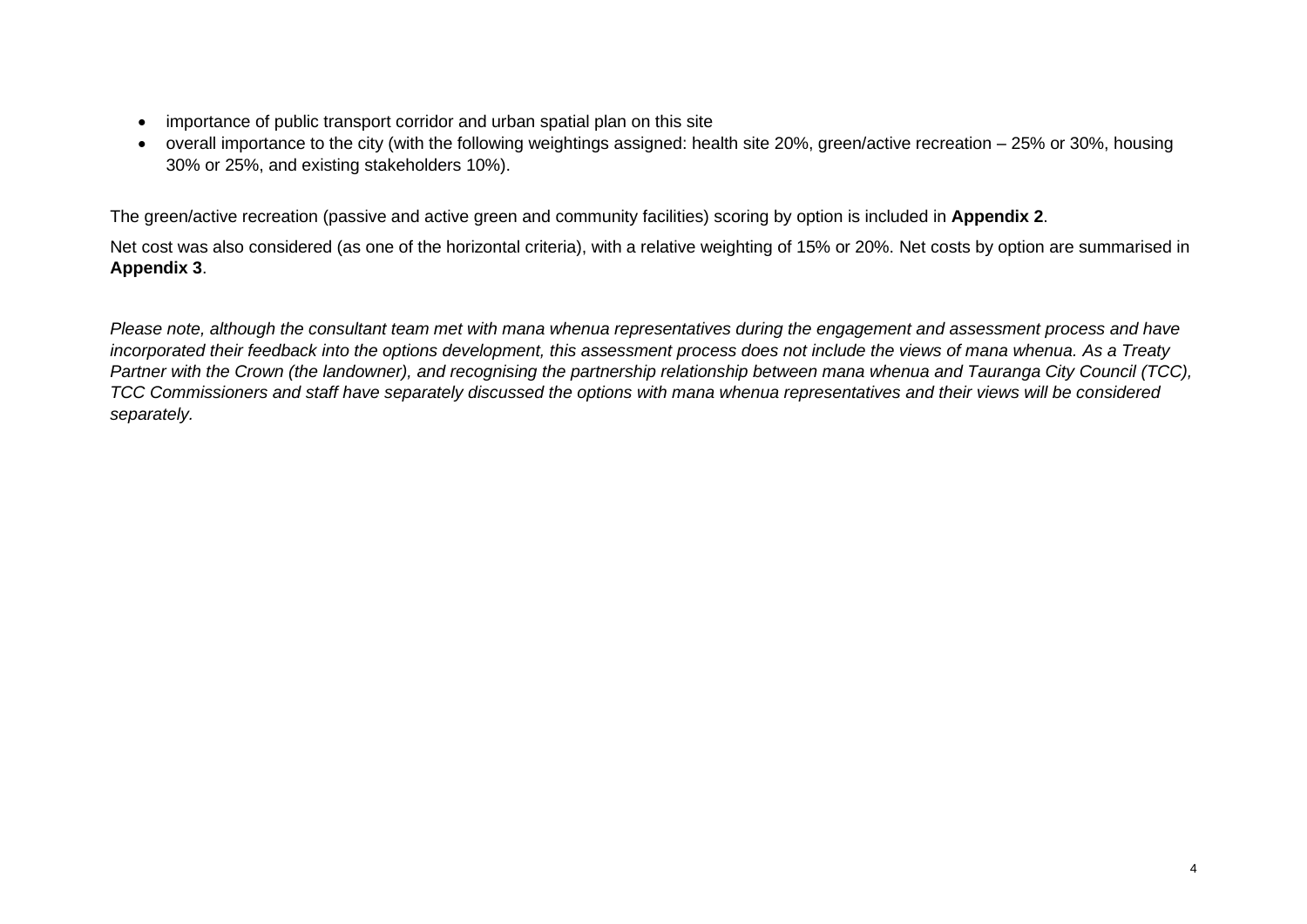# **2. Overview of Options**

A full outline of the options is contained within the "Study team options development and progress report" dated April 2022.

The table below provides a summary of the key elements that each option includes, across all the options assessed as part of this MCA.

<span id="page-4-0"></span>

| <b>GREERTON MAARAWAEWAE OPTIONS DESCRIPTION</b>                                                          |                                                                                                                                |              |              |                         |              |           |                |           |           |                             |                             |
|----------------------------------------------------------------------------------------------------------|--------------------------------------------------------------------------------------------------------------------------------|--------------|--------------|-------------------------|--------------|-----------|----------------|-----------|-----------|-----------------------------|-----------------------------|
| <b>Provision Description</b>                                                                             | Commentary                                                                                                                     |              |              |                         |              |           | <b>Options</b> |           |           |                             |                             |
|                                                                                                          | .1 Options incorporate updated<br>stormwater information; 'plus'<br>options include pulbic feedback<br>re amenity improvements | $\mathbf{1}$ | $\mathbf{2}$ | $\overline{\mathbf{3}}$ | 3plus        | 4         | 5.1            | 6.1       | 6plus     | 7.1                         | 7plus                       |
| <b>Health Site</b>                                                                                       | Y/N                                                                                                                            | ${\sf N}$    | ${\sf N}$    | ${\sf N}$               | ${\sf N}$    | N         | N              | N         | ${\sf N}$ | Y                           | Y                           |
| Green Space for 'Broad' Public Benefit<br>& of Recreation and Community<br>Facilities (Passive & Active) | Separately scored                                                                                                              |              |              |                         |              |           |                |           |           |                             |                             |
|                                                                                                          | Y/N                                                                                                                            | N            | ${\sf N}$    | N                       | ${\sf N}$    | ${\sf N}$ | Y              | Y         | Y         | Y (at Health<br>Site)       | Y (at Health<br>Site)       |
| <b>City Housing Needs</b>                                                                                | Additional dwellings #                                                                                                         | 0            | 0            | $\mathbf 0$             | 0            | 0         | 729            | 1,117     | 1,117     | $1,000$ (at<br>Health Site) | $1,000$ (at<br>Health Site) |
| Current Site Stakeholder<br>Requirements:                                                                |                                                                                                                                |              |              |                         |              |           |                |           |           |                             |                             |
| *Racing                                                                                                  | Y/N                                                                                                                            | Y            | Y            | N                       | $\mathsf{N}$ | ${\sf N}$ | N              | ${\sf N}$ | N         | ${\sf N}$                   | N                           |
|                                                                                                          |                                                                                                                                |              |              |                         |              |           |                |           |           |                             |                             |
| *Golf                                                                                                    | Y/N                                                                                                                            | Y            | Y            | Y                       | Y            | N         | Y              | N         | N         | Y                           | Y                           |
|                                                                                                          |                                                                                                                                |              |              |                         |              |           |                |           |           |                             |                             |
| *Equestrian                                                                                              | Y/N                                                                                                                            | Y            | Y            | Y                       | ${\sf N}$    | Y         | N              | N         | N         | ${\sf N}$                   | ${\sf N}$                   |
|                                                                                                          | Enhance 1, Maintain 0.75,<br>Reduce 0.5, Out 0                                                                                 | Maintain     | Reduce       | Reduce                  | ${\sf N}$    | Enhance   | N              | N.        | N         | N                           | N                           |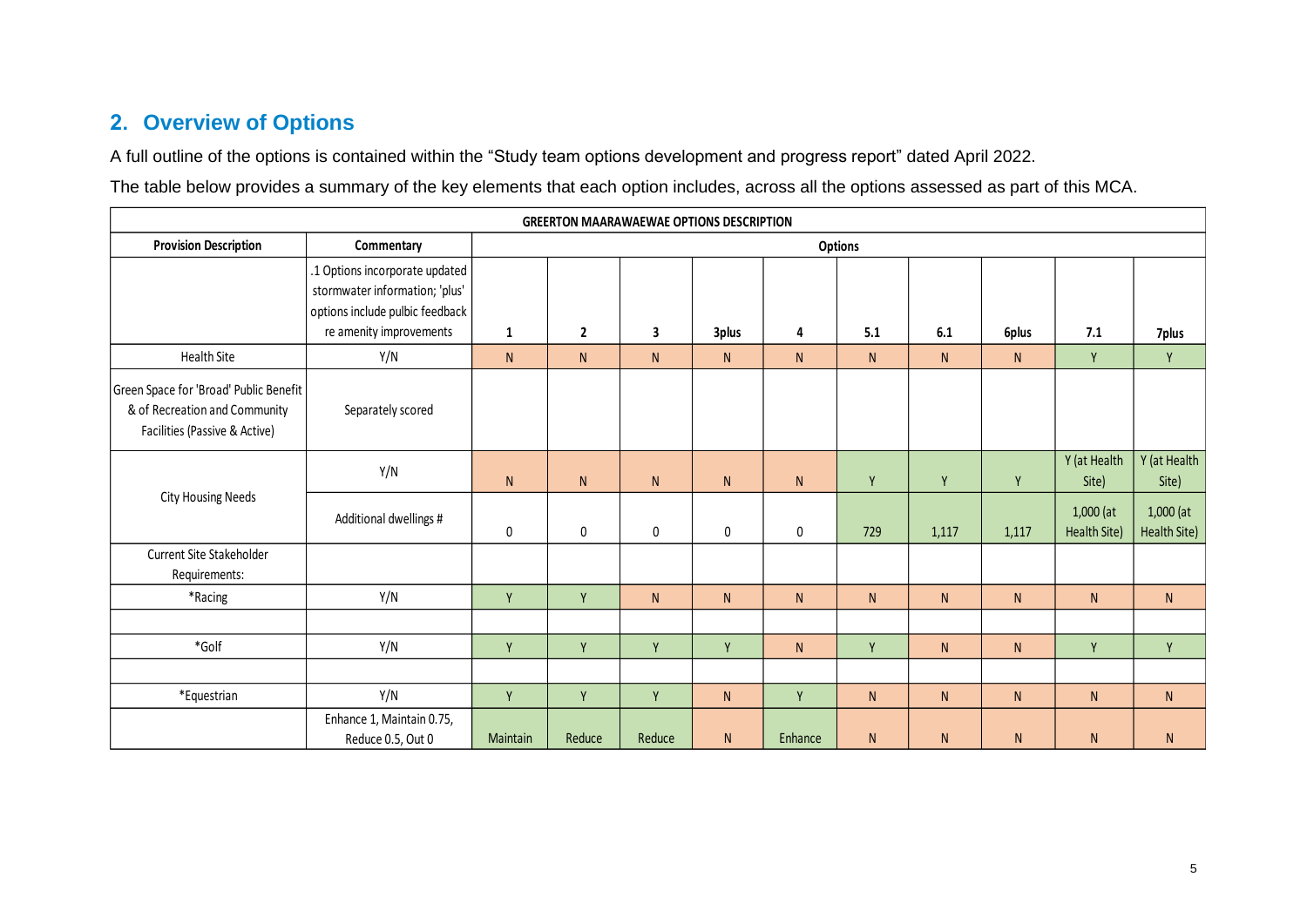### **3. Marking the MCA Scenarios**

To assist in analysing the robustness of the MCA process, three 'scenarios' were trialled and marked, with different weightings assigned to vertical criterion, 'overall importance to the city', for the provision of green space and active recreation/community facilities, housing, and for net cost.

All options developed throughout the study have been included within the assessment. However, from a ranking perspective, only one option for each number was considered ie. the options considered were options 1, 2, 3plus, 4, 5.1, 6plus and 7plus.

For each marking scenario each option was marked without, and then with a net cost weighting applied.

*Notes: option 5.1 is adjusted based on updated stormwater information. All the 'plus' options are the original options updated to incorporate feedback from the community engagement process and 6plus and 7plus also include adjustments based on updated stormwater information. Option 3plus does not now include equestrian whereas option 3 does.*

#### **3.1 Scoring from the three different scenarios**

The scoring from three different scenarios is shown below. In all cases the maximum potential score is 1.

<span id="page-5-0"></span>For all scenarios, for the 'overall importance to the city' criterion, the need for a health site was marked as 20% and the requirements of existing stakeholders as 10%.

Green refers to the provision of green space for broad public benefit plus also to the provision of active recreation and community facilities.

For **Scenario 1** the weightings applied were green 30%, housing 25%, and net cost 15%.

For **Scenario 2** the weightings for green and housing were reversed, with green 25%, housing 30% and net cost 15%.

For **Scenario 3** the weightings applied were both green and housing at 25% and net cost at 20%.

<span id="page-5-1"></span>From the table below you will see that option 7.1 scores higher because although 7plus has more amenity, 7.1 has more sports fields (which is given a higher relative weighting than amenity variety) and also option 7.1 is a slightly lower cost.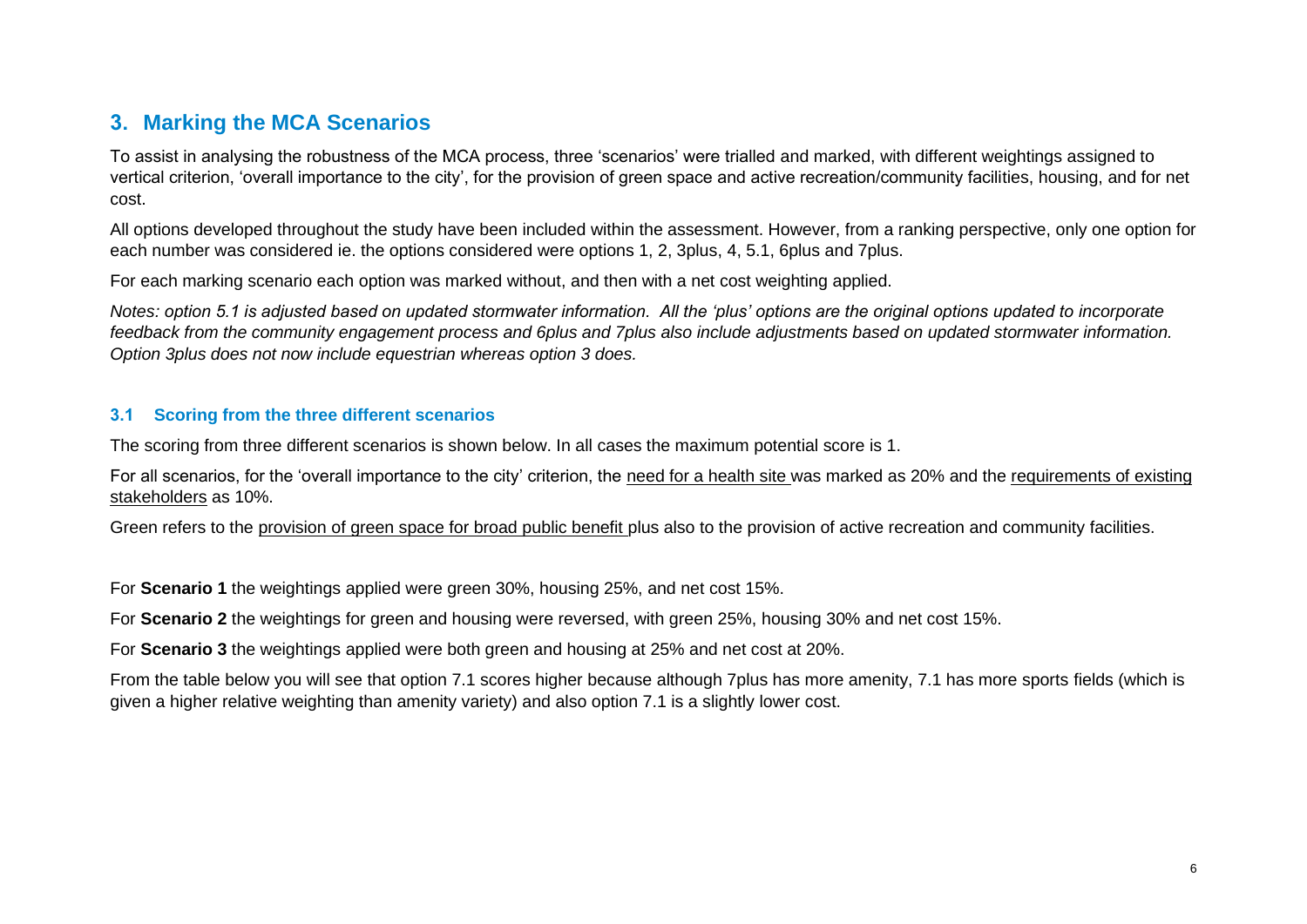|                      |       |                           |                 |      |      |      |       | <b>SCORING SUMMARY FOR DIFFERENT SCENARIOS</b> |      |      |       |      |       |       |         |       |
|----------------------|-------|---------------------------|-----------------|------|------|------|-------|------------------------------------------------|------|------|-------|------|-------|-------|---------|-------|
| Scenario             |       | <b>Weightings Applied</b> |                 |      |      |      |       | <b>Options</b>                                 |      |      |       |      |       |       | Ranking |       |
| One                  | Green | Housing                   | <b>Net Cost</b> |      |      | 3    | 3plus | 4                                              | 5.1  | 6.1  | 6plus | 7.1  | 7plus | 1st   | 2nd     | 3rd   |
| Scoring without Cost | 30%   | 25%                       |                 | 0.13 | 0.25 | 0.34 | 0.39  | 0.46                                           | 0.29 | 0.43 | 0.47  | 0.64 | 0.62  | 7plus | 6plus   | 4     |
| Scoring with Cost    | 30%   | 25%                       | 15%             | 0.31 | 0.41 | 0.45 | 0.50  | 0.46                                           | 0.44 | 0.52 | 0.55  | 0.77 | 0.74  | 7plus | 6plus   | 3plus |
|                      |       |                           |                 |      |      |      |       |                                                |      |      |       |      |       |       |         |       |
| Scenario             |       | <b>Weightings Applied</b> |                 |      |      |      |       | <b>Options</b>                                 |      |      |       |      |       |       | Ranking |       |
| Two                  | Green | Housing                   | <b>Net Cost</b> |      |      | 3    | 3plus | 4                                              | 5.1  | 6.1  | 6plus | 7.1  | 7plus | 1st   | 2nd     | 3rd   |
| Scoring without Cost | 25%   | 30%                       |                 | 0.13 | 0.23 | 0.30 | 0.34  | 0.40                                           | 0.29 | 0.42 | 0.45  | 0.64 | 0.62  | 7plus | 6plus   | 4     |
| Scoring with Cost    | 25%   | 30%                       | 15%             | 0.31 | 0.38 | 0.41 | 0.45  | 0.40                                           | 0.44 | 0.51 | 0.54  | 0.77 | 0.75  | 7plus | 6plus   | 3plus |
|                      |       |                           |                 |      |      |      |       |                                                |      |      |       |      |       |       |         |       |
| Scenario             |       | <b>Weightings Applied</b> |                 |      |      |      |       | <b>Options</b>                                 |      |      |       |      |       |       | Ranking |       |
| <b>Three</b>         | Green | <b>Housing</b>            | <b>Net Cost</b> |      |      | 3    | 3plus | 4                                              | 5.1  | 6.1  | 6plus | 7.1  | 7plus | 1st   | 2nd     | 3rd   |
| Scoring without Cost | 25%   | 25%                       |                 | 0.13 | 0.24 | 0.32 | 0.36  | 0.42                                           | 0.29 | 0.41 | 0.45  | 0.65 | 0.63  | 7plus | 6plus   | 4     |
| Scoring with Cost    | 25%   | 25%                       | 20%             | 0.38 | 0.45 | 0.47 | 0.51  | 0.42                                           | 0.49 | 0.54 | 0.57  | 0.82 | 0.80  | 7plus | 6plus   | 3plus |

*Appendix 1 outlines in further detail the approach to the scoring system.*

#### **3.2 Ranking of options based on the three scenarios**

With the weighting variances applied as per section 3.1, in all scenarios the rankings were the same. The rankings are summarised in the table below.

<span id="page-6-0"></span>

| OVERALL RANKING FOR OPTIONS, WITHOUT AND WITH COSTS APPLIED |                                                                                             |                                                                                             |  |  |  |
|-------------------------------------------------------------|---------------------------------------------------------------------------------------------|---------------------------------------------------------------------------------------------|--|--|--|
| Ranking                                                     | <b>Without Costs</b>                                                                        | <b>With Costs</b>                                                                           |  |  |  |
|                                                             | Option 7plus: Health and recreation                                                         | Option 7plus: Health and recreation                                                         |  |  |  |
| $\mathcal{P}$                                               | Option 6plus: Homes and community park                                                      | Option 6plus: Homes and community park                                                      |  |  |  |
| 3                                                           | Option 4: Community spaces & active recreation destination park<br>combined with equestrian | Option 3plus: Central park                                                                  |  |  |  |
| 4                                                           | Option 3plus: Central park                                                                  | Option 4: Community spaces & active recreation destination park<br>combined with equestrian |  |  |  |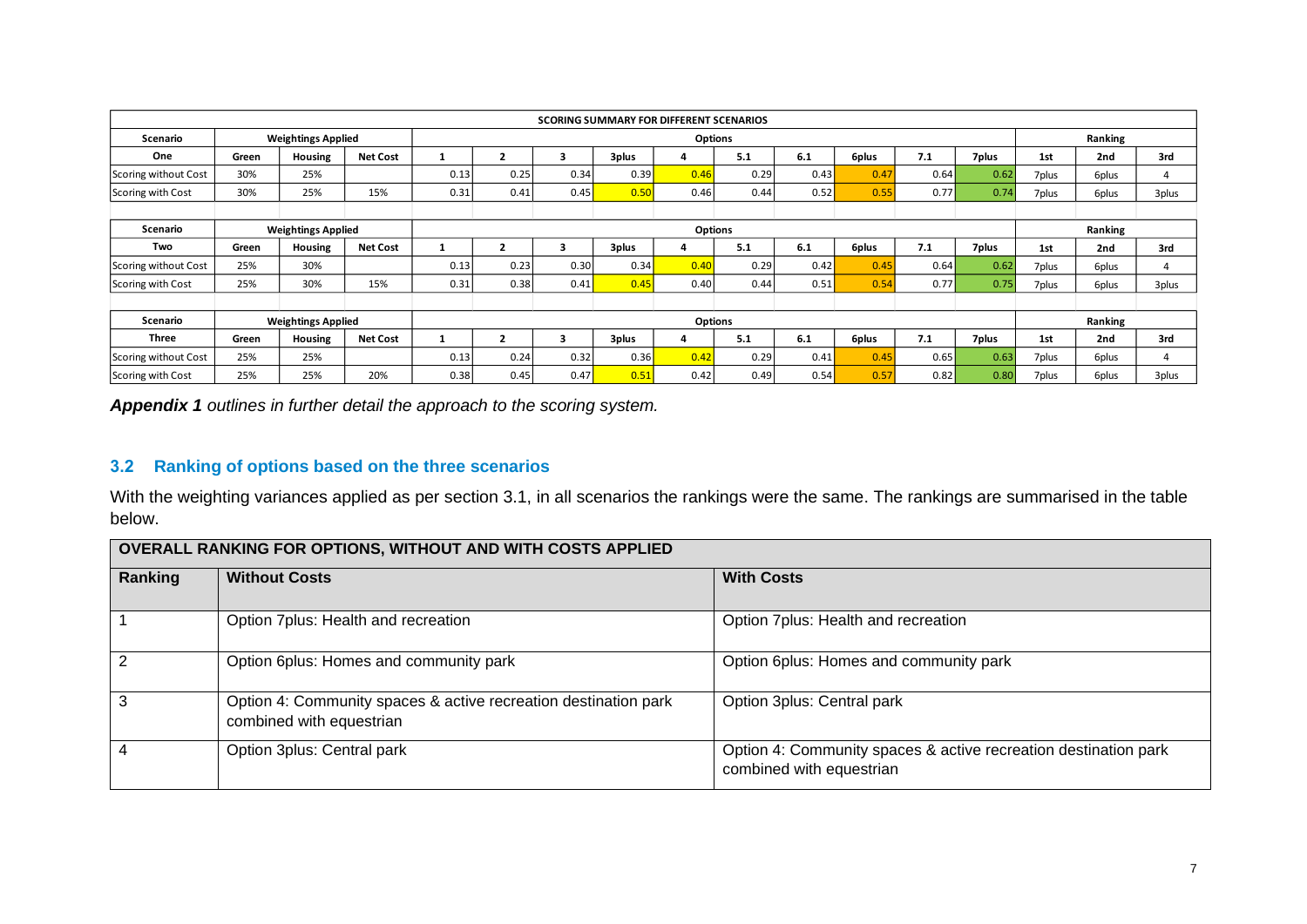## **4. The Criterion**

This section outlines the horizontal and vertical criterion, including background information and weighting basis.

#### **4.1 The horizontal criterion**

The criteria that were scored horizontally were:

- need for a health site
- provision of green space for 'broad' public benefit plus active recreation and community facilities
- city housing needs
- current site stakeholder requirements (i.e., Racing Tauranga, Tauranga Golf Club and TESA)
- net cost.

Below is summary discussion regarding the key information informing each horizontal criterion and consequently informing scoring against vertical criteria.

| For the current site stakeholder requirements, the vertical criterion, the 'need (to be located) on this site' is also presented here. |  |  |  |
|----------------------------------------------------------------------------------------------------------------------------------------|--|--|--|
|----------------------------------------------------------------------------------------------------------------------------------------|--|--|--|

<span id="page-7-1"></span><span id="page-7-0"></span>

| <b>Criteria</b>                                   | <b>Background Information</b>                                                                                                                                                                                                                                                                                                                                                                                                                                                                                                                                            | <b>Weighting Basis</b>                                                                                                                                                                                                                                                                                                                                                                                                                                                                                                                                                                                                                                                                                                                                                  |
|---------------------------------------------------|--------------------------------------------------------------------------------------------------------------------------------------------------------------------------------------------------------------------------------------------------------------------------------------------------------------------------------------------------------------------------------------------------------------------------------------------------------------------------------------------------------------------------------------------------------------------------|-------------------------------------------------------------------------------------------------------------------------------------------------------------------------------------------------------------------------------------------------------------------------------------------------------------------------------------------------------------------------------------------------------------------------------------------------------------------------------------------------------------------------------------------------------------------------------------------------------------------------------------------------------------------------------------------------------------------------------------------------------------------------|
| Need for a<br>health site                         | During the options community engagement process before Christmas,<br>the BOPDHB expressed potential interest in a new health site at this<br>location. The consultant team was originally advised a 14ha site was<br>needed although this area requirement has subsequently been revised<br>down to 12 ha. Essential site criteria for a health services site are<br>understood to be centrally located and stable flat land, with very good<br>transport connectivity. Hence option 7 showing a health services site<br>was included as part of the engagement process. | From wider discussions and understanding, there are limited<br>if any similarly centrally located flat sites on current and<br>future transport corridors that could accommodate a 12ha<br>health services site. Hence for the vertical criterion, 'overall<br>importance to the city', a relatively high importance weighting<br>of 20% was assigned.<br>Please see section 2 for the Greerton Maarawaewae<br>Options Description, to see which options included a health<br>site by a simple Y (yes) or N (no) marking. In the score sheet<br>if N, then the option scored $0$ ; if Y (which was only options<br>7.1 and 7plus) then scored 1, and the latter was then<br>multiplied by the end percentage assigned to this horizontal<br>criterion - see Appendix 1. |
| Provision of<br>green space for<br>'broad' public | Greerton Maarawaewae - Potential as a Community and Recreational<br>Hub                                                                                                                                                                                                                                                                                                                                                                                                                                                                                                  | Given the need and strong public support for a centrally<br>located park which can provide a mix of passive and active<br>recreation outcomes; the obvious advantage of co-location                                                                                                                                                                                                                                                                                                                                                                                                                                                                                                                                                                                     |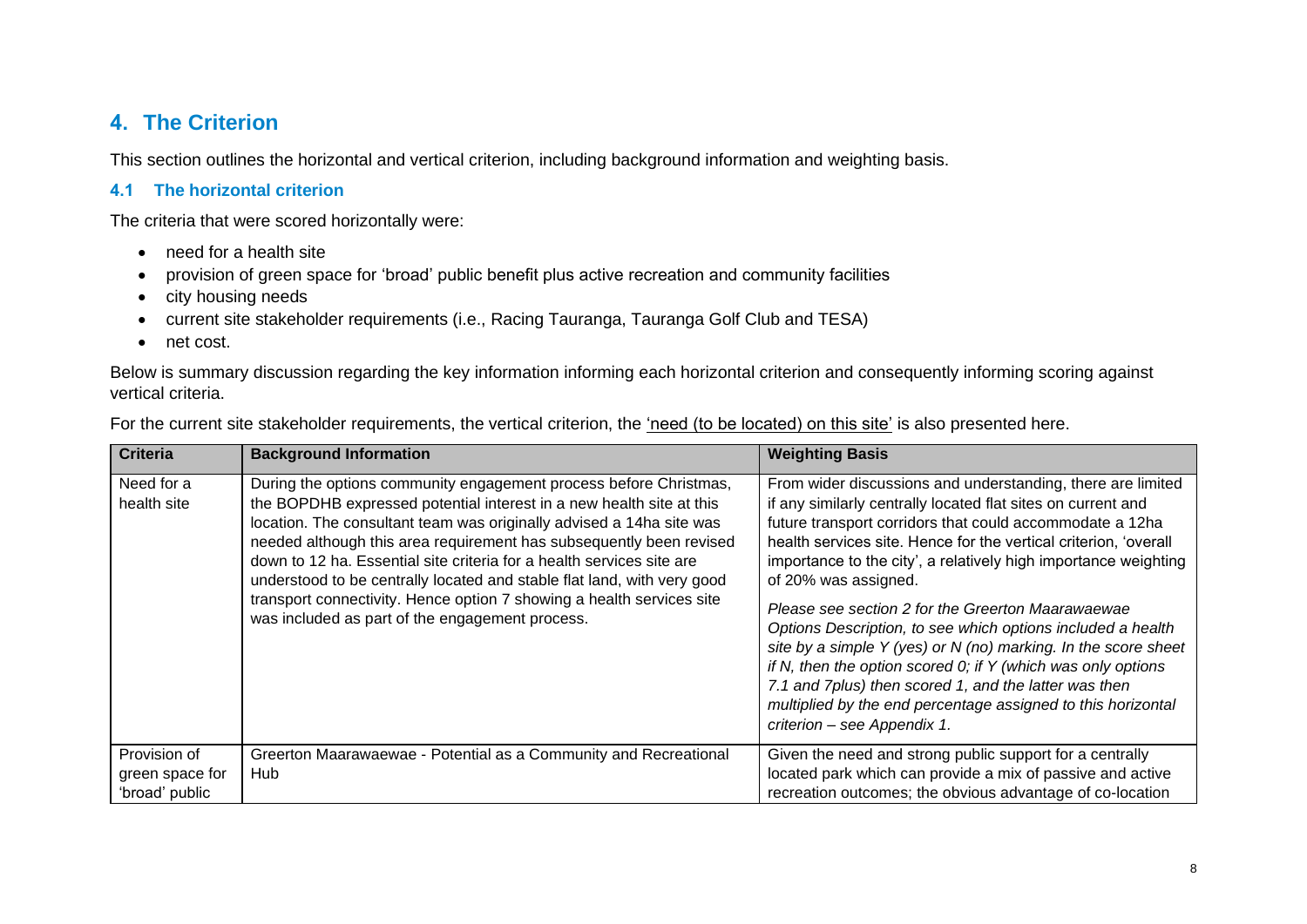| <b>Criteria</b>                                                  | <b>Background Information</b>                                                                                                                                                                                                                                                                                                                                                                                                                                                                                                                                                                                                                                                                                                                                                                                                                                                                                                                                                                                                                                                                                                                                                                                                                                                                   | <b>Weighting Basis</b>                                                                                                                                                                                                                                                                                                                                                                                                                                                                                                                                                                                                                                                                                                                                                                                          |
|------------------------------------------------------------------|-------------------------------------------------------------------------------------------------------------------------------------------------------------------------------------------------------------------------------------------------------------------------------------------------------------------------------------------------------------------------------------------------------------------------------------------------------------------------------------------------------------------------------------------------------------------------------------------------------------------------------------------------------------------------------------------------------------------------------------------------------------------------------------------------------------------------------------------------------------------------------------------------------------------------------------------------------------------------------------------------------------------------------------------------------------------------------------------------------------------------------------------------------------------------------------------------------------------------------------------------------------------------------------------------|-----------------------------------------------------------------------------------------------------------------------------------------------------------------------------------------------------------------------------------------------------------------------------------------------------------------------------------------------------------------------------------------------------------------------------------------------------------------------------------------------------------------------------------------------------------------------------------------------------------------------------------------------------------------------------------------------------------------------------------------------------------------------------------------------------------------|
| benefit plus<br>active recreation<br>and community<br>facilities | A thorough background paper regarding active recreation and<br>community facilities was prepared for the Greerton Maarawaewae<br>project by Tauranga City Council's Spaces and Places team (8 February<br>2022). The key summary paragraph was:<br>"The Maarawaewae site provides an excellent potential location for a<br>community hub, with a focus on active living opportunities, including<br>sports fields, indoor courts, hardcourts and a suite of outdoor play and<br>leisure opportunities. It could also provide a suitable space for a 'hub'<br>community centre. The catchment for these facilities would be the<br>southern part of Te Papa, the Western Corridor, and a wider City West<br>arc from Bethlehem through to Ohauiti. Alternative locations for<br>recreational spaces are very limited in the Western Corridor and are<br>increasingly expensive due to demand for land for housing. It is strongly<br>recommended that an option that includes these facilities be taken<br>forward to the next phase of planning." Please note this summary<br>provided a cumulative summary of a large body of previous work<br>reinforcing the challenges to be able to provide sufficient accessible<br>reserve areas to meet future community needs.<br>Value of green space | with the ecological and cycling/walking opportunities of the<br>Kopurererua Valley to enable the creation of Tauranga's own<br>unique blend of passive, active, and wetland reserves plus<br>community facilities; and the central location servicing the<br>southern part of Te Papa, the growth in the Western Corridor<br>and the City West, again the highest relative weighting<br>together with housing were assigned to this criterion for<br>'overall importance to the city', with scenarios trialled with<br>both 25% and 30% weightings.<br>Please see Appendix 2 for the separate and detailed<br>marking applied to the individual option scoring for this<br>horizontal criterion which again were multiplied by the end<br>percentage assigned to this horizontal criterion - see<br>Appendix 1. |
|                                                                  | See community engagement report for repeated and consistent<br>feedback that reinforced the lack of a 'Hagley Park' for Tauranga and the<br>strong public support for the retention of Greerton Maarawaewae as a<br>passive and active reserve.                                                                                                                                                                                                                                                                                                                                                                                                                                                                                                                                                                                                                                                                                                                                                                                                                                                                                                                                                                                                                                                 |                                                                                                                                                                                                                                                                                                                                                                                                                                                                                                                                                                                                                                                                                                                                                                                                                 |
| City housing<br>needs                                            | Tauranga City and the wider Western Bay of Plenty areas have a well-<br>documented housing shortage and face supply challenges in addressing<br>current and projected shortfalls. According to recent SmartGrowth<br>projections (July 2020) there is a projected undersupply of new dwellings<br>in the order of 6,000 dwellings over the next 10 years. There is a<br>projected supply requirement of 35,000 homes over the next 30 years.<br>In the immediate area in which the site is located the Te Papa Peninsula<br>(TPP), of which the site forms a part, is identified as Priority<br>Development Area (PDA) under the SmartGrowth strategy. TPP is                                                                                                                                                                                                                                                                                                                                                                                                                                                                                                                                                                                                                                   | Given Tauranga's and Ta Papa's well documented housing<br>needs, the highest relative weighting together with 'Green'<br>were assigned to this criterion for 'overall importance to the<br>city', with scenarios trialled with both 25% and 30%<br>weightings.<br>Please see section 2 Greerton Maarawaewae Options<br>Description, to see which options included housing and<br>estimated indicative dwelling numbers - options with Y only<br>which were options 5.1, 6.1 and 6plus. N (no) options scored                                                                                                                                                                                                                                                                                                    |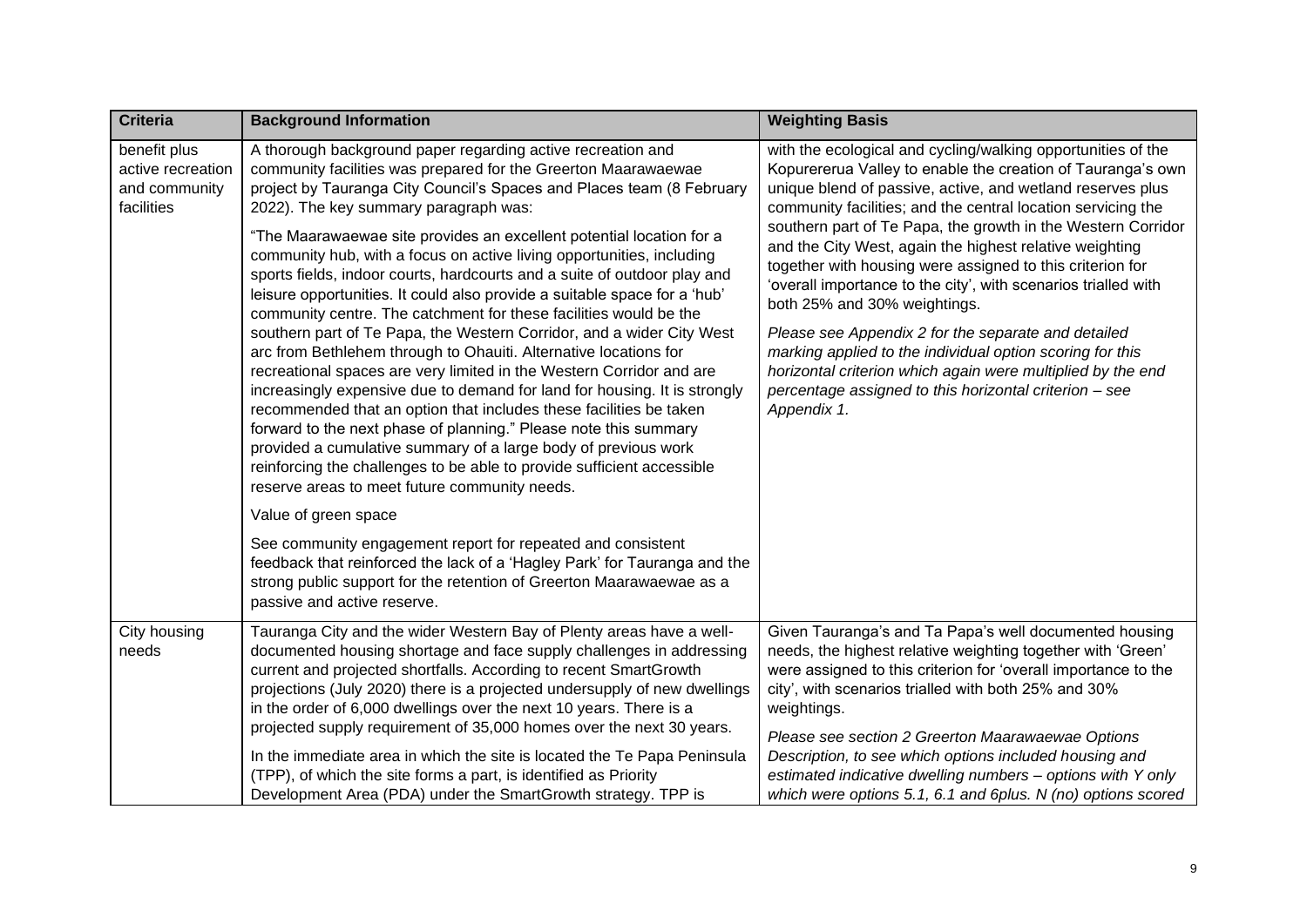| <b>Criteria</b>                                                 | <b>Background Information</b>                                                                                                                                                                                                                                                                                                                                                                                                                                                                                                                                                                        | <b>Weighting Basis</b>                                                                                                                                                                                                                                                                                                                                                                                                                            |
|-----------------------------------------------------------------|------------------------------------------------------------------------------------------------------------------------------------------------------------------------------------------------------------------------------------------------------------------------------------------------------------------------------------------------------------------------------------------------------------------------------------------------------------------------------------------------------------------------------------------------------------------------------------------------------|---------------------------------------------------------------------------------------------------------------------------------------------------------------------------------------------------------------------------------------------------------------------------------------------------------------------------------------------------------------------------------------------------------------------------------------------------|
|                                                                 | forecast to provide circa 9,000 dwellings over the next 30 years. It is<br>reasonable to assume that TPP might deliver say an average of 200<br>new dwellings per year for the next 10 to 15 years as it takes time to<br>ramp up a pipeline of planning and re-development activities - this<br>would provide for 2,000-3,000 new dwellings to be delivered in that<br>period.                                                                                                                                                                                                                      | 0 for this criterion; Y options scored the number of estimated<br>dwellings/2,000, again multiplied by the end percentage<br>assigned to this horizontal criterion - see Appendix 1.                                                                                                                                                                                                                                                              |
|                                                                 | The study site, in particular the largely flat area occupied by the<br>Tauranga Racing Club, is an option to make a meaningful contribution to<br>this supply challenge. The site is/will also be well served by high<br>frequency bus rapid transit along the Cameron Road corridor connecting<br>to the Tauranga City Centre, as well as proposed walking and cycling<br>infrastructure.                                                                                                                                                                                                           |                                                                                                                                                                                                                                                                                                                                                                                                                                                   |
|                                                                 | For the proposed options with housing – options 5.1, 6.1 and 6plus, a<br>gross yield range of 30 to 50 dwellings per gross hectare (applied to<br>gross land area) was adopted as well as an average lot size of 175 m <sup>2</sup> to<br>250 m <sup>2</sup> applied to the superlot areas. For option 5.1 the average yield<br>was estimated to be 729 dwellings; for option 6.1 and 6 plus an average<br>yield of 1,117 dwellings; and for options 7.1 and 7 plus (on the<br>assumption over time that the existing hospital site land could be<br>released for medium to higher density housing). |                                                                                                                                                                                                                                                                                                                                                                                                                                                   |
| <b>Current site</b><br>stakeholder<br>requirements -<br>General | The three current site stakeholders are Tauranga Racing, Tauranga Golf<br>Club, and Tauranga Equestrian Sports Association (TESA)                                                                                                                                                                                                                                                                                                                                                                                                                                                                    | Requiring change of location for any stakeholder should<br>never be proposed lightly, and consequently a weighting of<br>half the 'need for the health site', and about 40% of the<br>weighting applied to the overall city's needs for green and<br>housing, was applied ie a total of 10%.                                                                                                                                                      |
|                                                                 |                                                                                                                                                                                                                                                                                                                                                                                                                                                                                                                                                                                                      | Given the different land area of each activity (respective<br>current land areas for Racing/Golf/TESA about 45/35/15 ha;<br>and relative participant reach, after one considers that some<br>Racing users could potentially participate at alternate venues<br>in the future; and given quite different community<br>engagement feedback and levels of support for each activity;<br>on balance assigned this collective 10% for Racing, Golf and |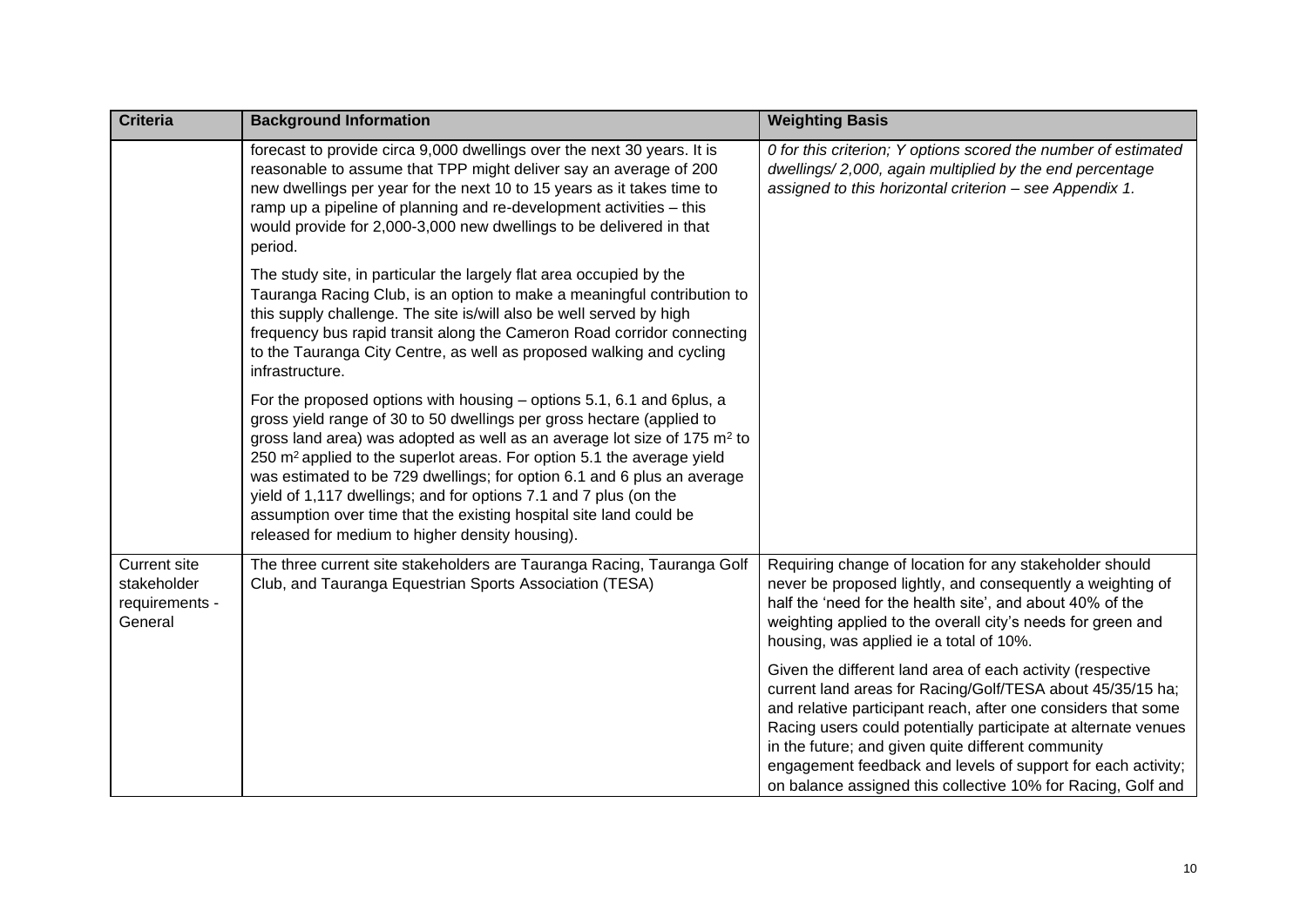| <b>Criteria</b>                                                            | <b>Background Information</b>                                                                                                                                                                                                                                                                                                                                                                                                                                                                                                                                                                                                                                                                                                                                                                                                                                                                                                                                                                                                                                                                                                                                                                                                                                                                                                                                                                                                                                                                          | <b>Weighting Basis</b>                                                                                                                                                                                                                                                                                                                                                                                                                                                                                                                                                                                                                                                                                                                                                                                                                                                                                                                                                                                                               |
|----------------------------------------------------------------------------|--------------------------------------------------------------------------------------------------------------------------------------------------------------------------------------------------------------------------------------------------------------------------------------------------------------------------------------------------------------------------------------------------------------------------------------------------------------------------------------------------------------------------------------------------------------------------------------------------------------------------------------------------------------------------------------------------------------------------------------------------------------------------------------------------------------------------------------------------------------------------------------------------------------------------------------------------------------------------------------------------------------------------------------------------------------------------------------------------------------------------------------------------------------------------------------------------------------------------------------------------------------------------------------------------------------------------------------------------------------------------------------------------------------------------------------------------------------------------------------------------------|--------------------------------------------------------------------------------------------------------------------------------------------------------------------------------------------------------------------------------------------------------------------------------------------------------------------------------------------------------------------------------------------------------------------------------------------------------------------------------------------------------------------------------------------------------------------------------------------------------------------------------------------------------------------------------------------------------------------------------------------------------------------------------------------------------------------------------------------------------------------------------------------------------------------------------------------------------------------------------------------------------------------------------------|
|                                                                            |                                                                                                                                                                                                                                                                                                                                                                                                                                                                                                                                                                                                                                                                                                                                                                                                                                                                                                                                                                                                                                                                                                                                                                                                                                                                                                                                                                                                                                                                                                        | TESA on a 2:2:1 ratio $-$ in summary a weighting of 4% to<br>Racing, 4% to Golf and 2% to TESA, %, which again was<br>multiplied by the end percentage assigned to this horizontal<br>criterion - see Appendix 1.                                                                                                                                                                                                                                                                                                                                                                                                                                                                                                                                                                                                                                                                                                                                                                                                                    |
| <b>Current site</b><br>stakeholder<br>requirements -<br>Racing<br>Tauranga | Further to the Messara report, New Zealand Thoroughbred Racing<br>(NZTR) currently has an updated directions paper out for consultation<br>with Racing Clubs. Specific directions for each region have been<br>proposed. For the Bay of Plenty, the paper states:<br>"Bay of Plenty<br>NZTR has met with Racing Rotorua and Racing Tauranga and<br>encouraged them to work together on what the future of racing will be for<br>the Bay of Plenty region. While acknowledging the Bay of Plenty is a<br>population growth hub, NZTR is of the view that thoroughbred racing in<br>the region may be best sustained in the long-term if there is only one<br>venue for racing in the region."<br>Racing Tauranga has historically held about 11-13 race meetings per<br>annum and about 20 -25 horses train at the course daily. Based on<br>information from Racing Tauranga (Nov 2021), estimated annual race<br>day attendances is about 26,000; and about 92,000 people use the<br>Tauranga Racecourse Event Centre annually (excluding race days) - in<br>summary, the estimated venue is about 118,000 visits per year with<br>racing accounting for about 22% of this total use.<br>Racing Tauranga's lease is for 35 hectares until June 2039 with no right<br>of renewal. No recent structural assessment has been undertaken for<br>the Public Stand and Members Stand, which the Club is currently<br>undertaking. However, given the building age and types there are some<br>NBS concerns. | The racing industry is currently consolidating nationally and<br>NZTR has proposed racing may be best sustained in the<br>region by one venue.<br>With industry consolidation, the possibility of developing a<br>joint solution with Racing Rotorua supported by NZTR; some<br>likely NBS challenges with existing buildings; and one could<br>argue some if not many of the existing non-racing users<br>could be accommodated by some of the community facility<br>options being proposed medium term on site or elsewhere;<br>consequently the assigned score for vertical criterion, 'need<br>to occur on this site', was 2 out of a maximum of 5 - Note<br>when considering the 'need on this site' criterion, part of the<br>consideration is the choice of alternate options - see<br>Appendix 1.<br>Note in the net cost summary – see Appendix $3 - a$ total<br>\$50m racing relocation cost has been assigned but at this<br>time it is assumed half of this cost can be met/shared with<br>Rotorua and/or other parties. |
| <b>Current site</b><br>stakeholder<br>requirements -                       | The Tauranga Golf Club has about 984 members (Nov 2021) and<br>catered for about 46,000 total rounds in the 2021 year.<br>Tauranga Golf Club's main lease is for 45 hectares until 30 June 2039,<br>with no right of renewal. The Club also has a lease for 6.65 hectares                                                                                                                                                                                                                                                                                                                                                                                                                                                                                                                                                                                                                                                                                                                                                                                                                                                                                                                                                                                                                                                                                                                                                                                                                              | From review there is not an oversupply of golf courses, so if<br>golf were to be discontinued on the site, to achieve a new<br>18-hole golf course within relative proximity to the city will be<br>a high cost (a rough order estimate potentially about \$70m,                                                                                                                                                                                                                                                                                                                                                                                                                                                                                                                                                                                                                                                                                                                                                                     |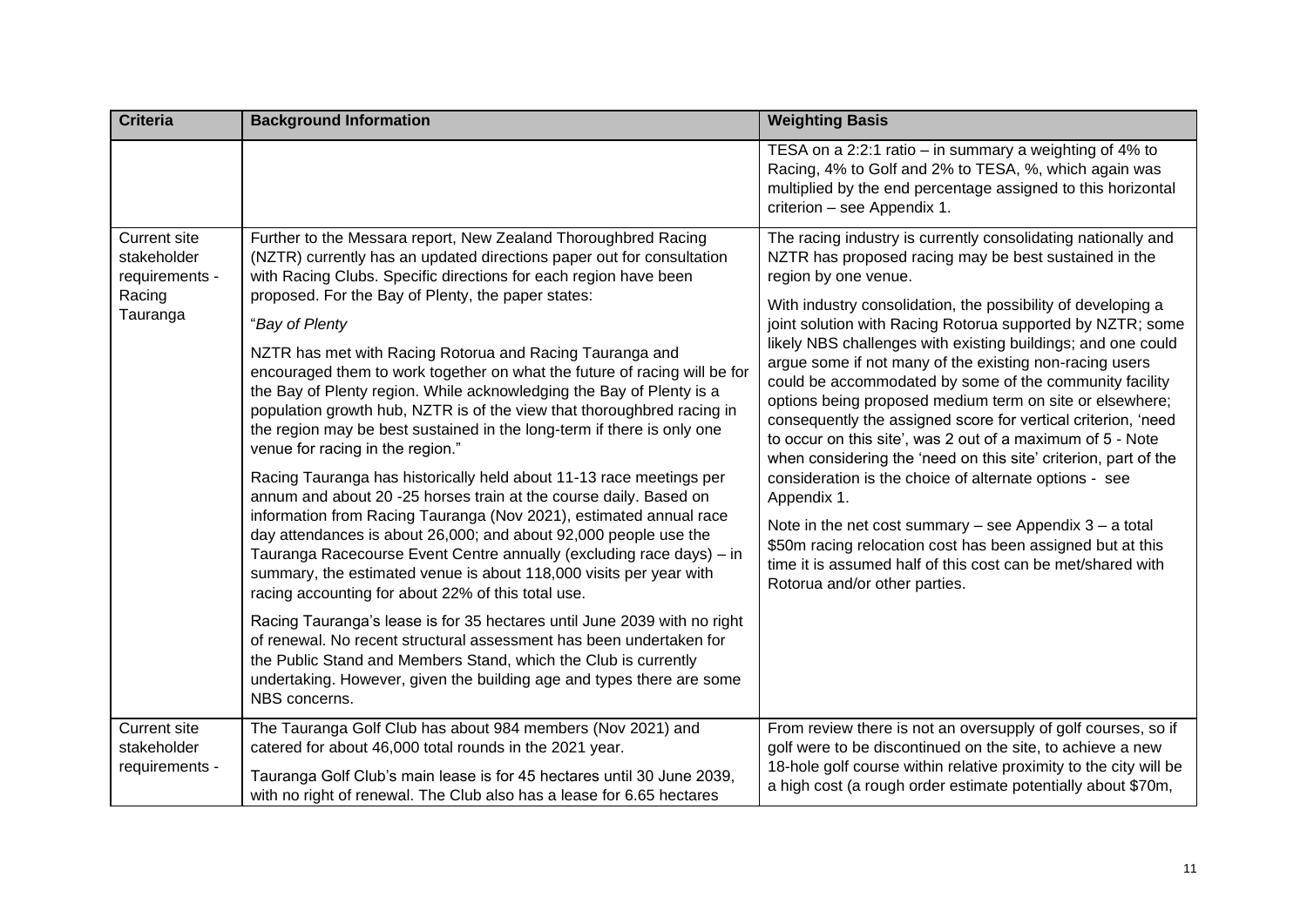| <b>Criteria</b>       | <b>Background Information</b>                                                                                                                                                                                                                                                                                                                                                                                                                                                                                                                                                                                                                                                                                                                                                                                                                                                                                                                    | <b>Weighting Basis</b>                                                                                                                                                            |
|-----------------------|--------------------------------------------------------------------------------------------------------------------------------------------------------------------------------------------------------------------------------------------------------------------------------------------------------------------------------------------------------------------------------------------------------------------------------------------------------------------------------------------------------------------------------------------------------------------------------------------------------------------------------------------------------------------------------------------------------------------------------------------------------------------------------------------------------------------------------------------------------------------------------------------------------------------------------------------------|-----------------------------------------------------------------------------------------------------------------------------------------------------------------------------------|
| Tauranga Golf<br>Club | within the adjacent Kopurererua Valley Reserve area, which can be<br>terminated with limited notice - this additional lease area assists the Club<br>to address some of its irrigation requirements.                                                                                                                                                                                                                                                                                                                                                                                                                                                                                                                                                                                                                                                                                                                                             | based on a possible land cost of \$50m and hole<br>development and amenity of about \$20m). Furthermore, the<br>Club has been receptive to considering how future and             |
|                       | At an early stage the consultant team sought to understand whether<br>there was an undersupply or oversupply of golf courses in the Western<br>Bay of Plenty.                                                                                                                                                                                                                                                                                                                                                                                                                                                                                                                                                                                                                                                                                                                                                                                    | broader public use could be achieved and accommodated<br>Consequently, the assigned score for vertical criterion, 'need<br>on this site', was 4 out of a maximum of 5 - Note when |
|                       | As a rough order estimation only (noting from several discussions there<br>didn't seem to be clearly established benchmarking): There are currently<br>five 18-hole courses and three 9-hole courses in the Western Bay of<br>Plenty. Summerhills 9-hole course data was not available, but the<br>combined membership of the other seven clubs (or for this indicative<br>exercise, the equivalent of six equivalent 18-hole courses) was 5,349<br>members (Nov 2021), an average of about 900 members per 'equivalent<br>18-hole' course; and about a combined 240,000 total rounds for the<br>2021 year.                                                                                                                                                                                                                                                                                                                                      | considering the 'need to occur on this site' criterion, part of<br>the consideration is the choice (or lack of choice) of alternate<br>options.                                   |
|                       | The total Western BOP population in 2021 is about (WBOPDC 58,100 +<br>TCC 155,200 =) 213,300. The current ratio of annual rounds/total<br>population therefore = 1.125 rounds per person per year. Based on this<br>data only, if 18-hole golf course average realistic maximum is about<br>50,000 rounds per year, and participation rates remain similar, the local<br>network potentially could cater for 300,000 rounds per year, and if the<br>TCC population is projected to grow to about 209,000 in 2048 (and say<br>WBOP in total to about 290,000 - say 209k/155k x 213k), based on this<br>indicative analysis there is not sufficient supply to lose one 18-hole<br>course. In short, if Tauranga Golf Club was to discontinue at the current<br>site then it would realistically need to be replaced, and if seeking to<br>achieve a new 18-hole golf course within relative proximity to the city<br>land costs will be very high. |                                                                                                                                                                                   |
|                       | The other key discussion and approach is how to optimise expanded<br>and broader public use of a golf course - not just golf but increasingly<br>going forward to consider a golf course as a 'programmable area',<br>including safe walking/cycling routes, say some holes regularly                                                                                                                                                                                                                                                                                                                                                                                                                                                                                                                                                                                                                                                            |                                                                                                                                                                                   |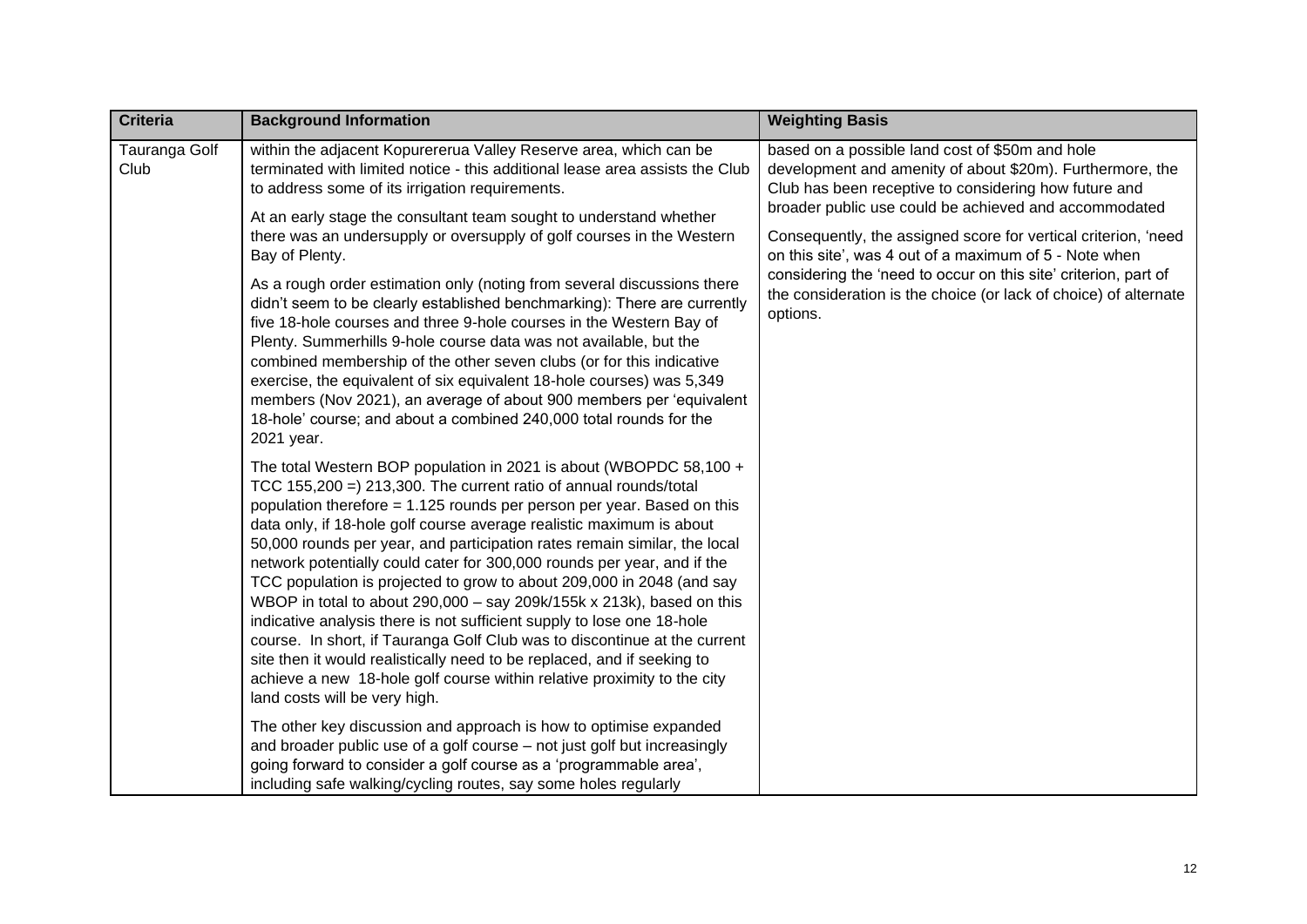| <b>Criteria</b> | <b>Background Information</b>                                                                                                                                                                                                                                                                                                                                                                                                                                                                                                                                                                                                                                                                                                                                                                                                                                                                                                                                                                                                                                                                                                                                                                                                                                                                                                                                                                                                                                                               | <b>Weighting Basis</b>                                                                                                                                                                                                                                                                                                                                                                                                                                                                                                                                                                                                                                                                                                                                                                                                                                                                                                                                                                                                                                                                                              |
|-----------------|---------------------------------------------------------------------------------------------------------------------------------------------------------------------------------------------------------------------------------------------------------------------------------------------------------------------------------------------------------------------------------------------------------------------------------------------------------------------------------------------------------------------------------------------------------------------------------------------------------------------------------------------------------------------------------------------------------------------------------------------------------------------------------------------------------------------------------------------------------------------------------------------------------------------------------------------------------------------------------------------------------------------------------------------------------------------------------------------------------------------------------------------------------------------------------------------------------------------------------------------------------------------------------------------------------------------------------------------------------------------------------------------------------------------------------------------------------------------------------------------|---------------------------------------------------------------------------------------------------------------------------------------------------------------------------------------------------------------------------------------------------------------------------------------------------------------------------------------------------------------------------------------------------------------------------------------------------------------------------------------------------------------------------------------------------------------------------------------------------------------------------------------------------------------------------------------------------------------------------------------------------------------------------------------------------------------------------------------------------------------------------------------------------------------------------------------------------------------------------------------------------------------------------------------------------------------------------------------------------------------------|
|                 | programmed for frisbee golf, a school cross country venue, golf-related<br>activities such as min-golf and driving range which attract different<br>markets, etc; and last but not least as a multi-clubrooms/destination cafe<br>for all users of the site and Kopurererua Valley.                                                                                                                                                                                                                                                                                                                                                                                                                                                                                                                                                                                                                                                                                                                                                                                                                                                                                                                                                                                                                                                                                                                                                                                                         |                                                                                                                                                                                                                                                                                                                                                                                                                                                                                                                                                                                                                                                                                                                                                                                                                                                                                                                                                                                                                                                                                                                     |
|                 | The Golf Club has indicated a willingness to consider expanded use.<br>During the study process the Club also demonstrated total flexibility in<br>considering the potential relocation of some holes to assist the<br>accommodation of other future activities on the site. It is also noted there<br>are a large level of mature trees and great views from the course that<br>any future directions should value and optimise.                                                                                                                                                                                                                                                                                                                                                                                                                                                                                                                                                                                                                                                                                                                                                                                                                                                                                                                                                                                                                                                           |                                                                                                                                                                                                                                                                                                                                                                                                                                                                                                                                                                                                                                                                                                                                                                                                                                                                                                                                                                                                                                                                                                                     |
| <b>TESA</b>     | TESA is an umbrella organisation for nine different groups currently<br>based on the area inside Tauranga Racecourse. These groups are show<br>jumping, dressage, Western Riding Club, A & P Association, Adult<br>Riding Club, Tauranga Pony Club, Greerton Pony Club, Tauranga Show<br>Hunter Group, and the Extreme Cowboy Association. There are about<br>two and sometime up to four separate TESA activities each weekend,<br>and currently TESA groups can use up to the whole infield area.<br>From early review there was no equestrian strategy for the Bay of Plenty<br>nor WBOP. It is clear the current infield site is fulfilling a valuable need<br>for multiple equestrian groups. The development of bridle trails within<br>Kopurererua Valley was also strongly supported.<br>If to stay on site TESA realistically requires a similar area - an indoor<br>arena potentially allows use of a more compact site but an indoor arena<br>would potentially have about a \$7m build cost. Furthermore, one should<br>probably not develop an indoor arena on a constrained site as future<br>event potential would be limited by a lack of supporting area and<br>facilities.<br>Furthermore, neither TECT All Terrain Park nor McLaren Falls were<br>regarded as acceptable alternate locations - both are too distant, and<br>the TECT Terrain Park is also too steep and McLaren Falls presents<br>major traffic access challenges and safety concerns with horse floats. | If future directions require relocation, then indicative costs to<br>relocate at say Merrick's Farm could be approximately \$7m<br>(about \$5m site works based on previous Aurecon work) and<br>base facilities of about \$2m to \$3m. However, to meet future<br>sub-regional and some regional event needs would require<br>some infrastructure within a future racecourse site or similar.<br>Therefore, in total at this time, if relocation is required, about<br>a \$10m cost is likely to be required. This study has also<br>highlighted the need for an equestrian strategy/solution to<br>properly cater for these groups' needs.<br>If the future Maarawaewae site is likely to have a much<br>greater active recreation focus and/or be a health services<br>site, co-location of horses is less compatible and relocation<br>would probably be required. However, on a relative cost<br>basis to the requirements for relocating a golf course, it is a<br>much lower cost.<br>Consequently, the assigned score for vertical criterion, 'need<br>to occur on this site', was 1 out of a maximum of 5. |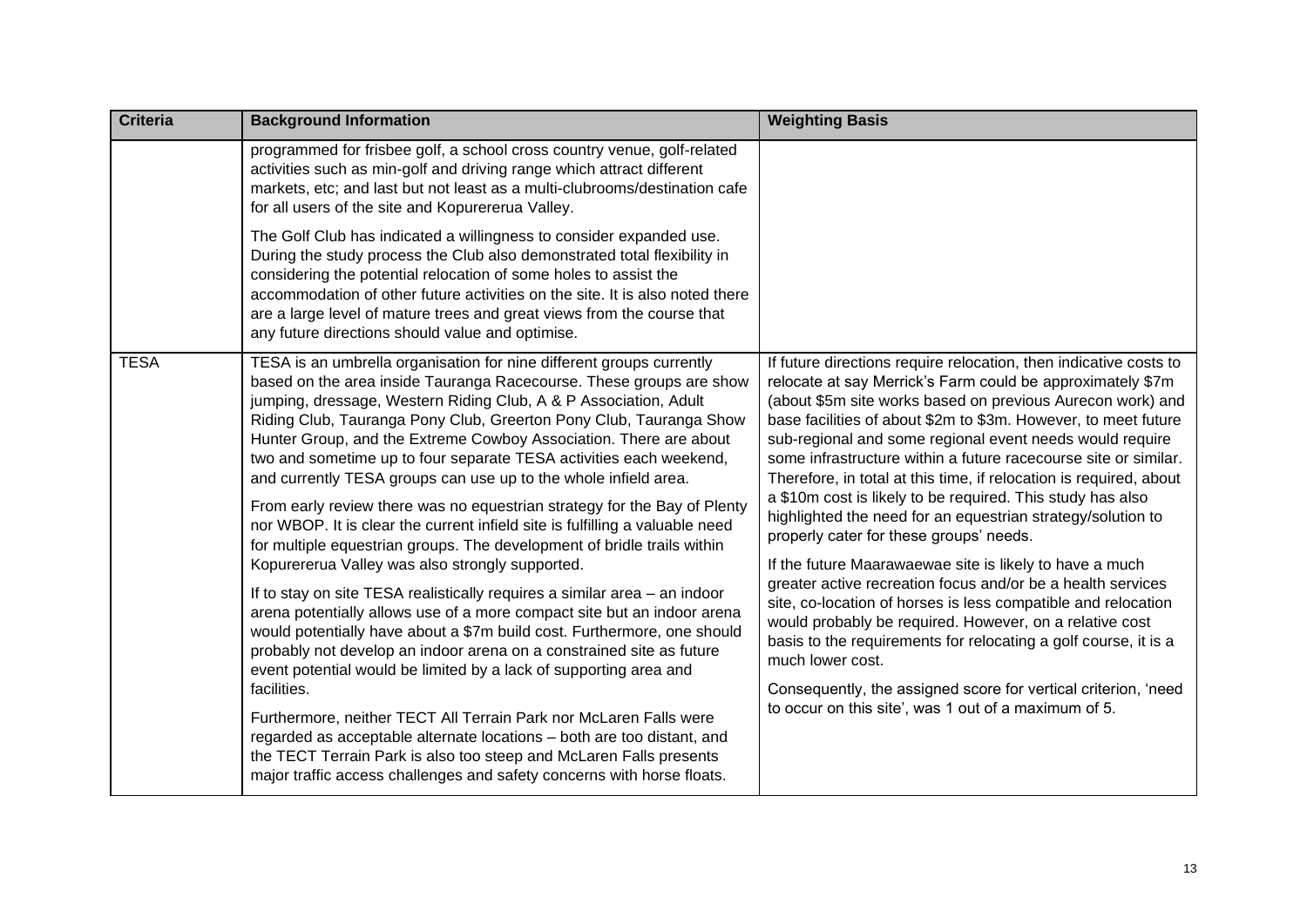<span id="page-13-0"></span>

| <b>Criteria</b> | <b>Background Information</b>                                                                                                                                                                                                                                                                                                                                                                                                                                                                                                                                                                             | <b>Weighting Basis</b>                                                                                                                                                                                                                                                                                                                                                                                                                                                         |
|-----------------|-----------------------------------------------------------------------------------------------------------------------------------------------------------------------------------------------------------------------------------------------------------------------------------------------------------------------------------------------------------------------------------------------------------------------------------------------------------------------------------------------------------------------------------------------------------------------------------------------------------|--------------------------------------------------------------------------------------------------------------------------------------------------------------------------------------------------------------------------------------------------------------------------------------------------------------------------------------------------------------------------------------------------------------------------------------------------------------------------------|
|                 | From discussion, there are two needs $-$ a venue say within about 10 km<br>of the current site that can meet equestrian needs for the City West, and<br>also the need for a venue able to cater for sub-regional and regional<br>events (which can work well within a racecourse site as it currently does)<br>- note hosting events assists the financial sustainability of the groups.<br>Given the need for horse trailers, safe site access is also needed.                                                                                                                                           |                                                                                                                                                                                                                                                                                                                                                                                                                                                                                |
|                 | At a preliminary level only, possible alternate site options and in<br>particular the potential for Merrick's Farm to provide an equestrian venue<br>for the City West have been considered.                                                                                                                                                                                                                                                                                                                                                                                                              |                                                                                                                                                                                                                                                                                                                                                                                                                                                                                |
| Net cost        | To inform the net cost for each option, Rawlinsons QS have provided<br>cost estimates at different stages of the process as more information has<br>come to hand and as options were refined. Similarly, land costs and<br>housing information were provided, that informed revenue estimates for<br>the sale of super lots for options 5.1, 6.1 and 6plus; sale of land for<br>public purpose for options 7.1 and 7plus; and also land opportunity costs<br>due to the need, for some options on an equitable basis, to potentially<br>have to provide alternate venues to meet active recreation needs. | For any major project, one needs to be able to fund and so<br>net cost is always a factor. If one starts to weight above 25%<br>then net cost will dominate, however for this scale of<br>development and on a relative basis to other criteria it<br>realistically needs to be no lower than 15% and potentially as<br>high as 20%. Hence for the vertical criterion, 'overall<br>importance to the city', scenarios were trialled with net cost<br>at both 15% and also 20%. |
|                 | For options some judgement and adjustment was made to how much<br>community amenity needed to be provided at an early stage with some<br>reductions of 5% to up to 20% applied to the upfront capital cost of some<br>options. When relocation of an existing stakeholder is required, costs<br>have been assigned.                                                                                                                                                                                                                                                                                       | The net cost of for each option and the basis for calculation<br>is detailed on Appendix 3. However, the score is calculated<br>by the following equation:<br>[Specific Option Net Cost - Maximum Net Cost Option]/<br>[Maximum Net Cost Option - Least Net Cost Option], which                                                                                                                                                                                                |
|                 | External revenue assumptions from other public funders (based on<br>benchmarking) was also applied for community facility developments.                                                                                                                                                                                                                                                                                                                                                                                                                                                                   | again is multiplied by the end percentage applied to net cost.                                                                                                                                                                                                                                                                                                                                                                                                                 |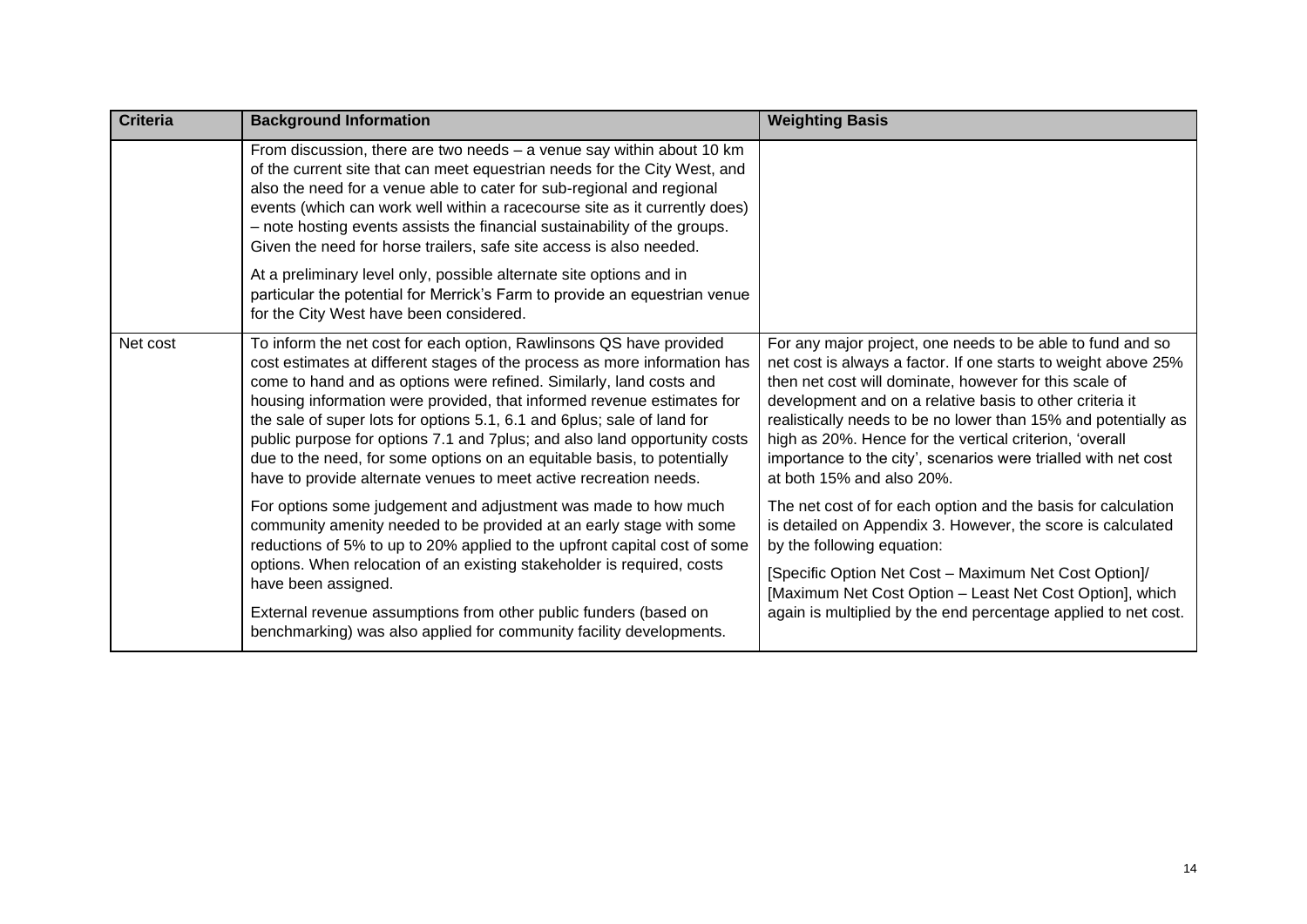#### **4.2 The vertical criterion**

The vertical criteria which were matched with each of the horizontal criteria, were:

- community engagement support
- need to occur on this site (ready choice of alternate options and/or challenge of relocation)
- importance of public transport corridor and urban spatial plan on this site
- overall importance to the city (with the following weightings assigned: health site 20%, green/active recreation 25% or 30%, housing 30% or 25%, and existing stakeholders 10%).

| Criteria                                                                                                        | <b>Background Information</b>                                                                                                                                                        | <b>Weighting Basis</b>                                                                                                                                                                                                                                                                   |
|-----------------------------------------------------------------------------------------------------------------|--------------------------------------------------------------------------------------------------------------------------------------------------------------------------------------|------------------------------------------------------------------------------------------------------------------------------------------------------------------------------------------------------------------------------------------------------------------------------------------|
| Community engagement<br>support                                                                                 | Informed by the comprehensive community<br>engagement process which has run from<br>November 2021 to March 2022                                                                      | Scored out of a maximum of 10. Scores provided by community<br>engagement personnel.                                                                                                                                                                                                     |
| Need to occur on this site                                                                                      |                                                                                                                                                                                      | As discussed in the horizontal criterion section, there are limited/no other<br>understood suitable 12 ha health sites. Consequently, the health site<br>scored 4.5 out of a maximum of 5.                                                                                               |
|                                                                                                                 |                                                                                                                                                                                      | There is greater flexibility how green and housing solutions could be<br>addressed but the demand and supply pressure on each is high, hence<br>each scored 3.5 out of maximum of 5.                                                                                                     |
|                                                                                                                 |                                                                                                                                                                                      | Existing site stakeholders of racing, golf, and equestrian were discussed<br>as part of the horizontal criterion section and scored 2, 4, and 1<br>respectively.                                                                                                                         |
| Importance of public<br>transport corridor and urban<br>spatial plan for each service<br>at racecourse location | The site is/will be well served by high<br>frequency bus rapid transit along the Cameron<br>Road corridor connecting to the Tauranga City<br>Centre, as well as proposed walking and | A health site, major community and recreation hub and 'central park', and<br>medium/high density residential all need transport connectivity. These<br>services and housing provision are also important elements of the urban<br>spatial plan and hence each scored a maximum of 5.     |
|                                                                                                                 | cycling infrastructure.                                                                                                                                                              | The passenger transport corridor assists access for race day attendees<br>but neither racing, golf nor equestrian must be located on a passenger<br>transport corridor nor are service/infrastructure elements of the urban<br>spatial plan, so hence each scored 1 out of maximum of 5. |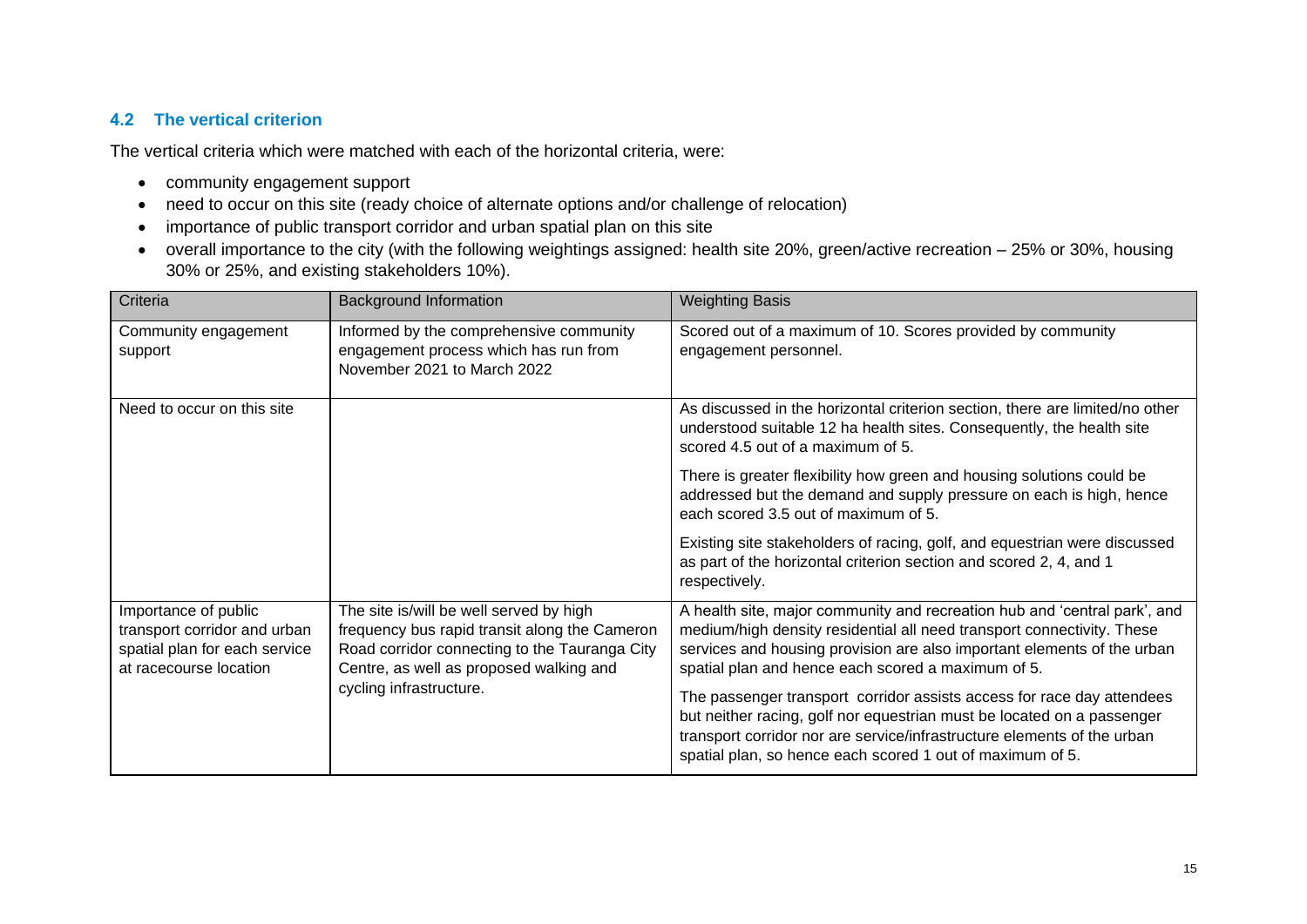| Criteria                                                                                                        | <b>Background Information</b>                                                                                                                                                        | <b>Weighting Basis</b>                                                                                                                                                                                                                                                                   |
|-----------------------------------------------------------------------------------------------------------------|--------------------------------------------------------------------------------------------------------------------------------------------------------------------------------------|------------------------------------------------------------------------------------------------------------------------------------------------------------------------------------------------------------------------------------------------------------------------------------------|
| Need to occur on this site                                                                                      |                                                                                                                                                                                      | As discussed in the horizontal criterion section, there are limited/no other<br>understood suitable 12 ha health sites. Consequently, the health site<br>scored 4.5 out of a maximum of 5.                                                                                               |
|                                                                                                                 |                                                                                                                                                                                      | There is greater flexibility how green and housing solutions could be<br>addressed but the demand and supply pressure on each is high, hence<br>each scored 3.5 out of maximum of 5.                                                                                                     |
|                                                                                                                 |                                                                                                                                                                                      | Existing site stakeholders of racing, golf, and equestrian were discussed<br>as part of the horizontal criterion section and scored 2, 4, and 1<br>respectively.                                                                                                                         |
| Importance of public<br>transport corridor and urban<br>spatial plan for each service<br>at racecourse location | The site is/will be well served by high<br>frequency bus rapid transit along the Cameron<br>Road corridor connecting to the Tauranga City<br>Centre, as well as proposed walking and | A health site, major community and recreation hub and 'central park', and<br>medium/high density residential all need transport connectivity. These<br>services and housing provision are also important elements of the urban<br>spatial plan and hence each scored a maximum of 5.     |
|                                                                                                                 | cycling infrastructure.                                                                                                                                                              | The passenger transport corridor assists access for race day attendees<br>but neither racing, golf nor equestrian must be located on a passenger<br>transport corridor nor are service/infrastructure elements of the urban<br>spatial plan, so hence each scored 1 out of maximum of 5. |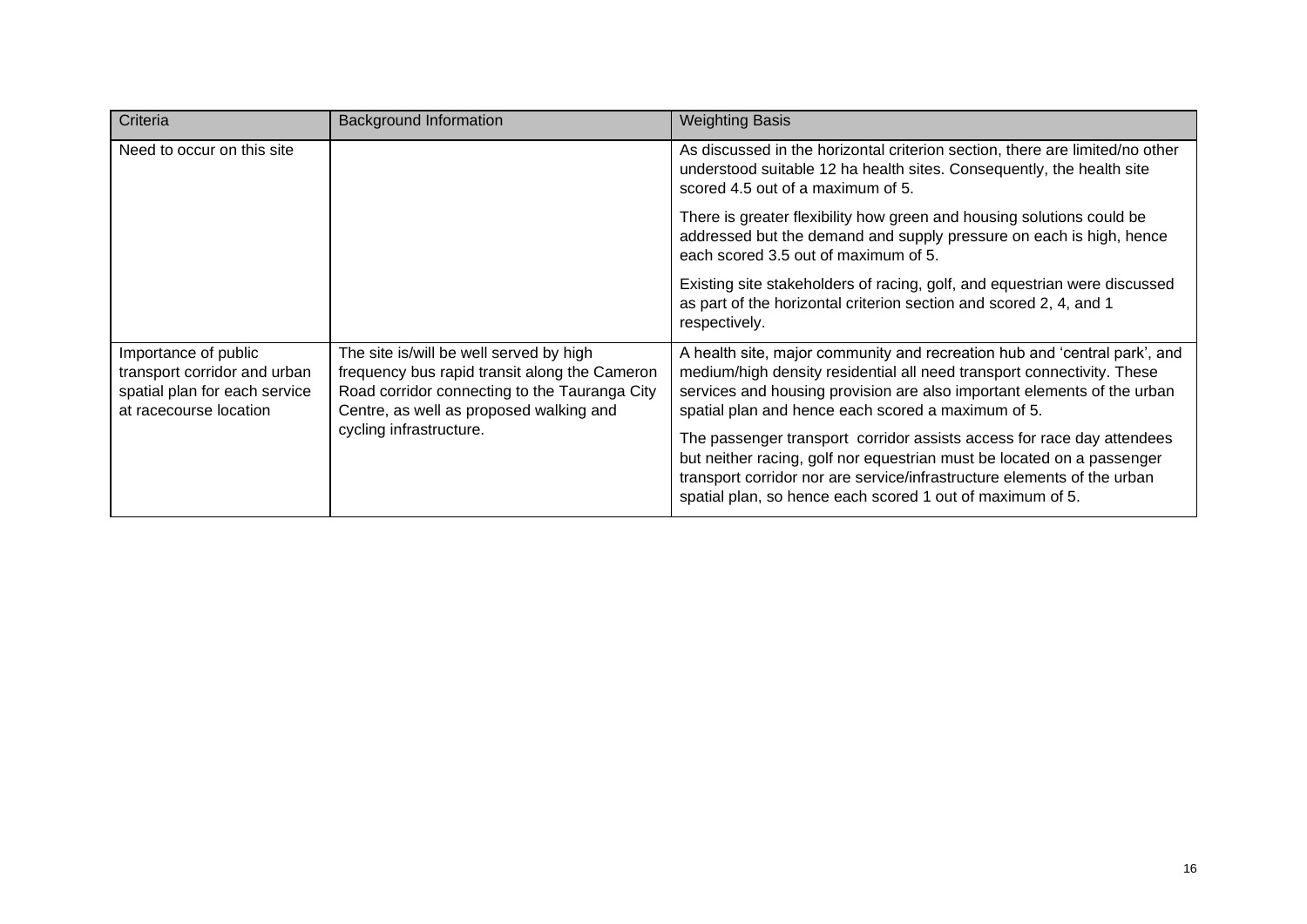## **Appendix 1: Further explanation on how the scoring system works**

This section steps through the scoring system uses to achieve the score in section 3.1 above. The tables included are examples taken from scenario 3 (without costs).

#### Phase 1 – refer page 19 Example A

- 1. The scores have been applied for the vertical criteria of 'need to occur on this site', 'importance of public transport corridor and urban spatial plan on this site' and 'community engagement support'.
- 2. These three criteria are then summed to give a score out of a maximum score of 20 (column E), which is then shown as a percentage (column F).
- 3. The next column G assigns the percentage applicable to the vertical criteria 'overall importance to the city', as has already been discussed.
- 4. You will note the sheet shown is for scenario 3 based on green at 25%, housing 25%, and the scoring with cost based on net cost at 20%.
- 5. Column E, the score out of 20, is then multiplied by column G, the weighting for the overall importance to the city, to give the maximum score for each horizontal criterion.
- 6. The maximum scores in this column H are then added, and then for example the maximal score for the 'need for a health site' of 2.70 is then divided by the total of all maximum scores, in this case 11.27, to give a percentage out of 100% in column I.
- 7. So, because of the impact of the scores or the vertical criteria in columns B, C and D and in this case in particular the very high community engagement support for green, instead of the green criteria being 25% as per the weighting out of 100% for the 'overall importance to the city', the weighting is much higher at 41%.

#### <span id="page-16-0"></span>Phase 2 – refer page 20 example

Then the marking for each option is treated as follows:

- 8. For option 1, for the horizontal criteria 'need for a health site', in the first column of option 1 (the column, how well does this option achieve this outcome) scores either 0 if the option doesn't include a health site or 1 if it includes a health site, as per the instruction in column J. Option 1 doesn't include a health site so scores 0. If it had scored 1 then to get the score one would multiply '1' by Column I (maximum expressed as a %)
- 9. To try the next row for option 1: for green horizontal criteria, the score for how well does this option achieve this outcome is 0.15 note this score is coming through from the separate green marking for option 1 (see Appendix 2), to then be multiplied by the percentage in column I, to give the score i.e.,  $41\% \times 0.15 = 0.06$
- 10. And as one final example for option 1: for equestrian, option 1 is a maintain option with a 0.75 score as per the instruction in column J, multiplied by the percentage in column I of 1% gives a score of 0.01.

These scores for option 1 are then added to provide a total score for option 1 at the bottom highlighted in green i.e. in this case 0.13.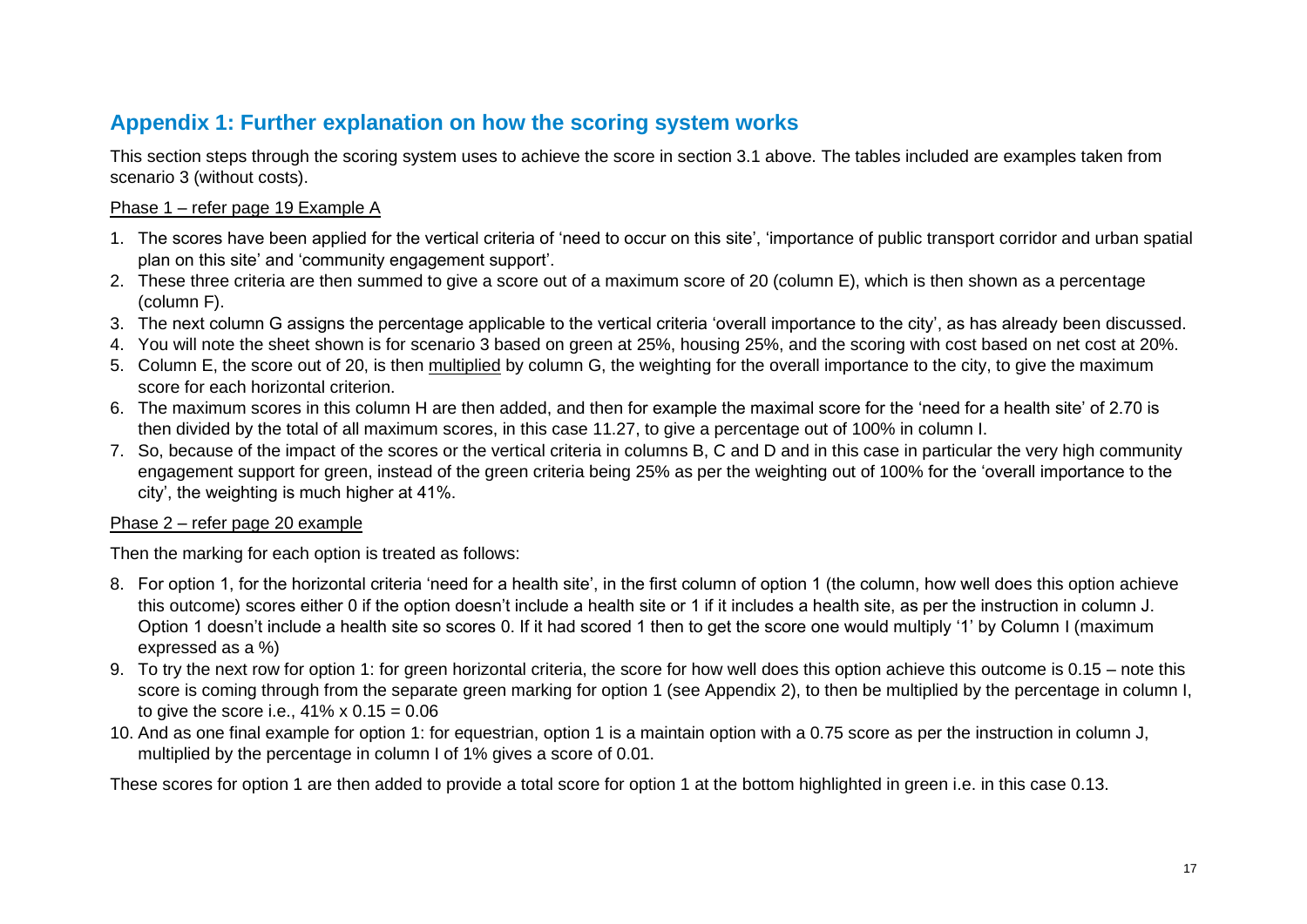**Example A:** Applying the vertical criteria: 'need to occur on this site', 'importance of public transport corridor and urban spatial plan on this site' and 'community engagement support'

| <b>SCORING WITHOUT COST</b>                                                                                                                             |                                                                                                                                      |                                                                                                                 |                                                                     |                          |                             |                                                  |                                                                     |                                              |  |  |  |  |
|---------------------------------------------------------------------------------------------------------------------------------------------------------|--------------------------------------------------------------------------------------------------------------------------------------|-----------------------------------------------------------------------------------------------------------------|---------------------------------------------------------------------|--------------------------|-----------------------------|--------------------------------------------------|---------------------------------------------------------------------|----------------------------------------------|--|--|--|--|
| A                                                                                                                                                       | B                                                                                                                                    | $\mathbf{C}$                                                                                                    | D                                                                   | E.                       | F.                          | G                                                | н                                                                   | $\mathbf{I}$                                 |  |  |  |  |
| <b>Criteria</b>                                                                                                                                         | Need to<br>Occur on this<br>Site (Max 5) -<br><b>Ready choice</b><br>of alternate<br>options<br>and/or<br>challenge of<br>relocation | Importance<br>of PT<br><b>Corridor and</b><br><b>USP for</b><br>Service at<br>Racecourse<br>Location<br>(Max 5) | <b>Community</b><br><b>Engagement</b><br><b>Support (Max</b><br>10) | <b>TOTAL</b> (max<br>20) | <b>TOTAL</b><br>(E/20 as %) | <b>Overall</b><br>Importance<br>to the City<br>% | <b>TOTAL 2</b><br>(Maximum<br><b>Score for</b><br>each<br>Criteria) | <b>Maximum</b><br><b>Expressed</b><br>as a % |  |  |  |  |
| Need for a Health Site                                                                                                                                  | 4.5                                                                                                                                  | 5                                                                                                               | $\overline{4}$                                                      | 13.5                     | 68%                         | 20%                                              | 2.70                                                                | 24%                                          |  |  |  |  |
| Provision of Green Space for<br>'Broad' Public Benefit Plus<br><b>Active Recreation and</b><br><b>Community Facilities</b><br><b>City Housing Needs</b> | 3.5<br>3.5                                                                                                                           | 5<br>5                                                                                                          | 10<br>$\overline{4}$                                                | 18.5<br>12.5             | 93%<br>63%                  | 25%<br>25%                                       | 4.63<br>3.13                                                        | 41%<br>28%                                   |  |  |  |  |
| Dwellings - Base max as 2,000<br>Current Site Stakeholder<br>Requirements:                                                                              |                                                                                                                                      |                                                                                                                 |                                                                     |                          |                             |                                                  |                                                                     |                                              |  |  |  |  |
| *Racing1                                                                                                                                                | 2                                                                                                                                    | $\mathbf 1$                                                                                                     | 3                                                                   | 6                        | 30%                         | 4%                                               | 0.24                                                                | 2%                                           |  |  |  |  |
| *Golf                                                                                                                                                   | 4                                                                                                                                    | $\mathbf{1}$                                                                                                    | $\overline{7}$                                                      | 12                       | 60%                         | 4%                                               | 0.48                                                                | 4%                                           |  |  |  |  |
| *Equestrian                                                                                                                                             | $\mathbf{1}$                                                                                                                         | 1                                                                                                               | 3                                                                   | 5                        | 25%                         | 2%<br>80%                                        | 0.10<br>11.27                                                       | 1%<br>100%                                   |  |  |  |  |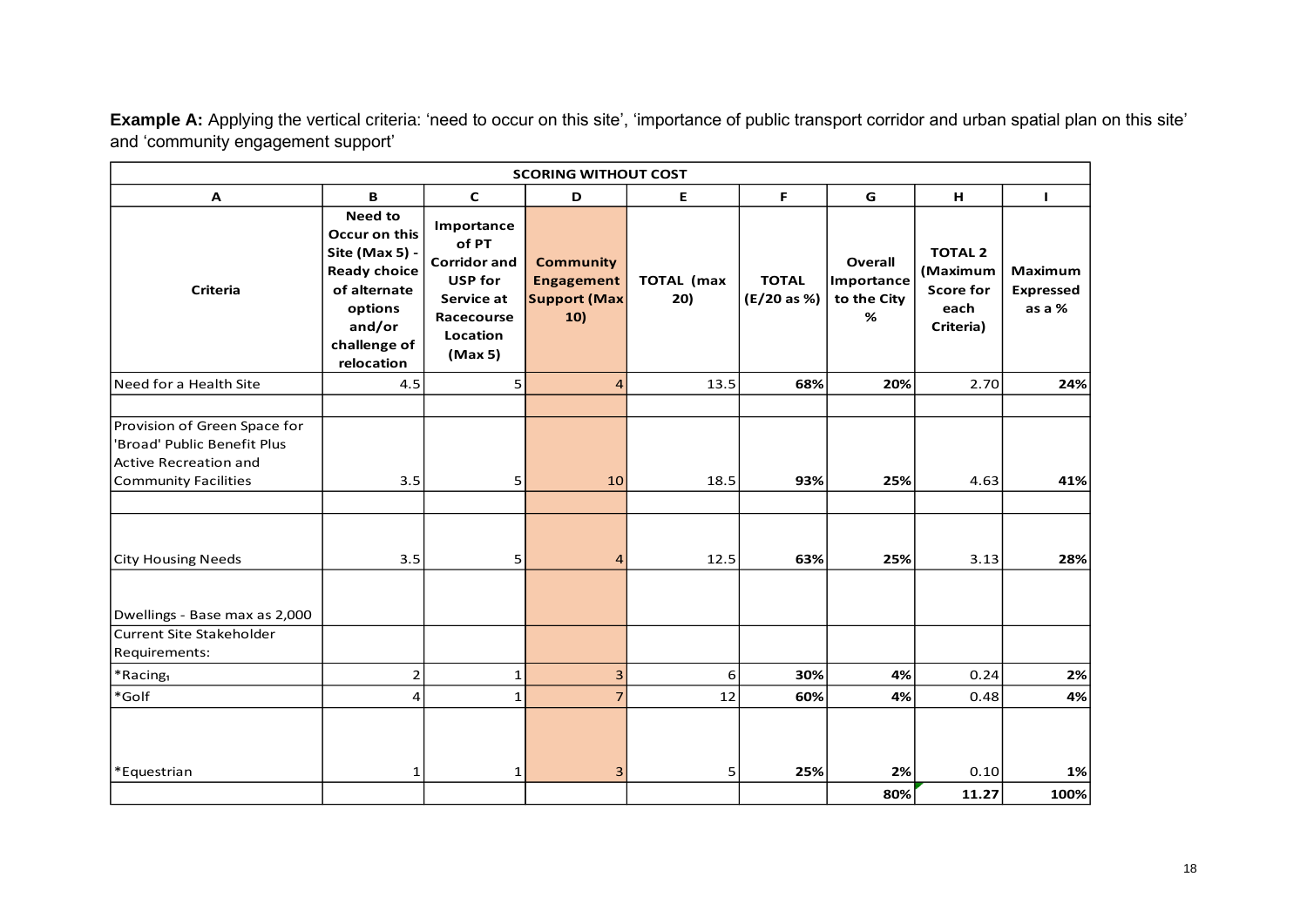| $\mathbf{I}$                   | Α                                                                                                                | J                                                                                       | $\mathbf{1}$                                                                       |                                                    |                                                                   | 2                                                         |                                                                          | 3                                                  | 3plus                                                             |                                                    |  |
|--------------------------------|------------------------------------------------------------------------------------------------------------------|-----------------------------------------------------------------------------------------|------------------------------------------------------------------------------------|----------------------------------------------------|-------------------------------------------------------------------|-----------------------------------------------------------|--------------------------------------------------------------------------|----------------------------------------------------|-------------------------------------------------------------------|----------------------------------------------------|--|
| Maximum<br>Expressed<br>as a % | Criteria                                                                                                         | Commentary on<br><b>Assessment by</b><br>Option of<br><b>Maximum Score</b>              | <b>How Well</b><br>Does this<br>Option<br><b>Achieve</b><br>this<br><b>Outcome</b> | Score (Max Option<br>Score x<br>Option<br>Outcome) | <b>How Well</b><br>Does this<br>Achieve<br>this<br><b>Outcome</b> | Score (Max Option<br><b>Score x</b><br>Option<br>Outcome) | <b>How Well</b><br>Does this<br><b>Achieve</b><br>this<br><b>Outcome</b> | Score (Max Option<br>Score x<br>Option<br>Outcome) | <b>How Well</b><br>Does this<br>Achieve<br>this<br><b>Outcome</b> | <b>Score (Max</b><br>Score x<br>Option<br>Outcome) |  |
|                                | 24% Need for a Health Site                                                                                       | In $1$ , out $0$                                                                        | 0.00                                                                               | 0.00                                               | 0.00                                                              | 0.00                                                      | 0.00                                                                     | 0.00                                               | 0.00                                                              | 0.00                                               |  |
|                                | Provision of Green Space<br>for 'Broad' Public Benefit<br>Plus Active Recreation and<br>41% Community Facilities | See separate<br>marking by<br>Passive and<br>Active<br>Includes on-site<br>and off-site | 0.15                                                                               | 0.06                                               | 0.42                                                              | 0.17                                                      | 0.66                                                                     | 0.27                                               | 0.78                                                              | 0.32                                               |  |
|                                | 28% City Housing Needs<br>Dwellings - Base max as<br>2,000                                                       | outcomes<br>Formula is # new<br>dwgs/2,000<br>dwgs                                      | 0.00                                                                               | 0.00                                               | 0.00                                                              | 0.00                                                      | 0.00                                                                     | 0.00                                               | 0.00                                                              | 0.00                                               |  |
|                                | Current Site Stakeholder<br>Requirements:                                                                        |                                                                                         |                                                                                    |                                                    |                                                                   |                                                           |                                                                          |                                                    |                                                                   |                                                    |  |
| 2%                             | *Racing1                                                                                                         | In $1$ , out $0$                                                                        | 1.00                                                                               | 0.02                                               | 1.00                                                              | 0.02                                                      | 0.00                                                                     | 0.00                                               | 0.00                                                              | 0.00                                               |  |
| 4%                             | *Golf                                                                                                            | In $1$ , out $0$<br>Enhanced 1,<br>Maintain 0.75,<br>Reduced 0.5,                       | 1.00                                                                               | 0.04                                               | 1.00                                                              | 0.04                                                      | 1.00                                                                     | 0.04                                               | 1.00                                                              | 0.04                                               |  |
|                                | 1% Equestrian                                                                                                    | Out 0                                                                                   | 0.75                                                                               | 0.01                                               | 0.50                                                              | 0.00                                                      | 0.75                                                                     | 0.01                                               | 0.00                                                              | 0.00                                               |  |
| 100%                           |                                                                                                                  |                                                                                         |                                                                                    |                                                    |                                                                   |                                                           |                                                                          |                                                    |                                                                   |                                                    |  |
|                                | Net Cost                                                                                                         |                                                                                         | 1.00                                                                               | 0.00                                               | 0.85                                                              | 0.00                                                      | 0.62                                                                     | 0.00                                               | 0.61                                                              | 0.00                                               |  |
|                                | <b>TOTAL</b>                                                                                                     |                                                                                         |                                                                                    | 0.13                                               |                                                                   | 0.24                                                      |                                                                          | 0.32                                               |                                                                   | 0.36                                               |  |

|  |  |  |  |  |  | <b>Example B:</b> Applying the horizontal criteria: how well does the option achieve the outcomes. |
|--|--|--|--|--|--|----------------------------------------------------------------------------------------------------|
|  |  |  |  |  |  |                                                                                                    |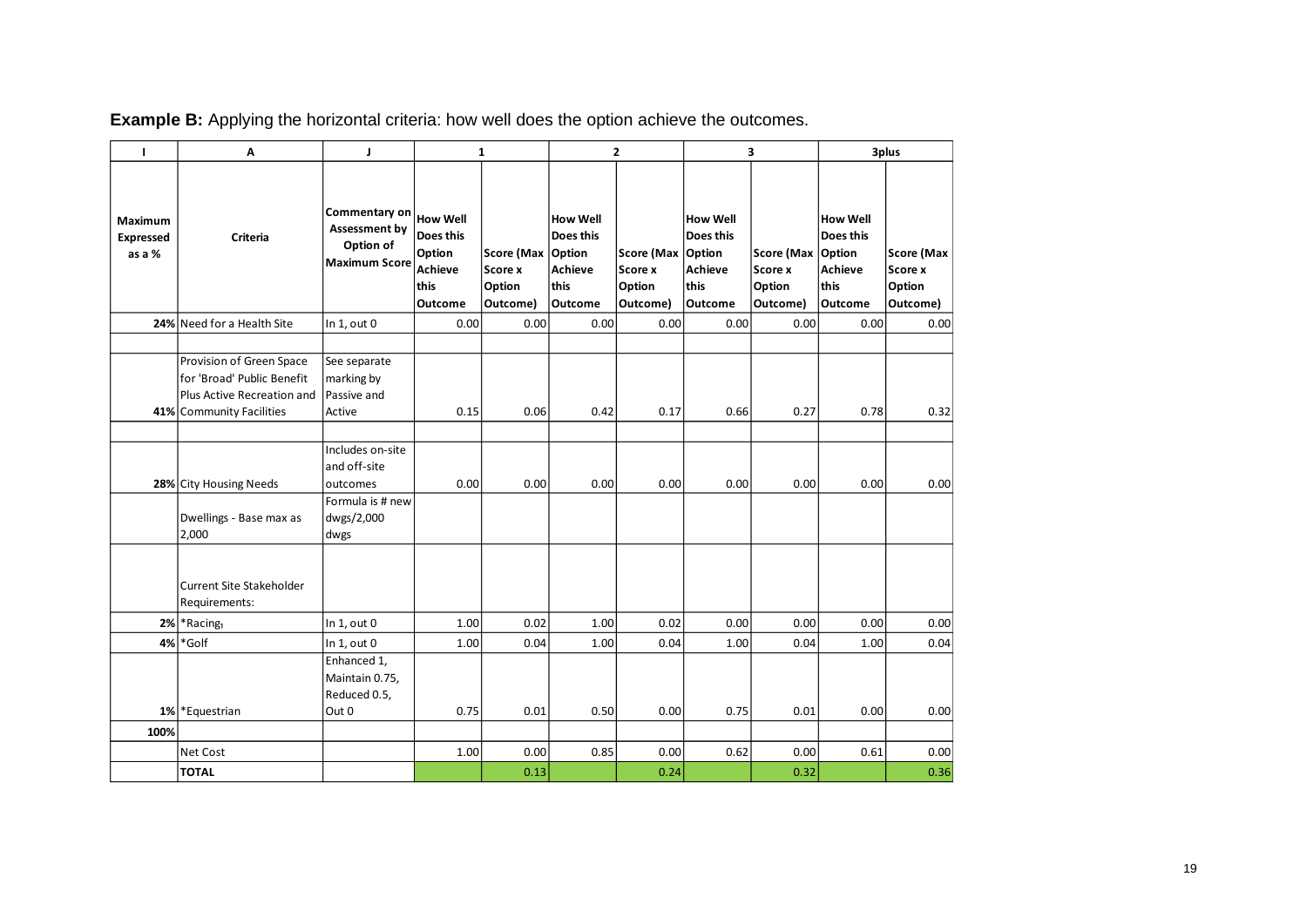<span id="page-19-0"></span>

| PASSIVE AND ACTIVE GREEN AND COMMUNITY FACILITIES SCORING BY OPTION |                                                                                                                                                                                                                                |                |              |                |       |                    |      |      |              |                |              |  |  |  |
|---------------------------------------------------------------------|--------------------------------------------------------------------------------------------------------------------------------------------------------------------------------------------------------------------------------|----------------|--------------|----------------|-------|--------------------|------|------|--------------|----------------|--------------|--|--|--|
|                                                                     |                                                                                                                                                                                                                                | <b>Options</b> |              |                |       |                    |      |      |              |                |              |  |  |  |
|                                                                     |                                                                                                                                                                                                                                | $\mathbf{1}$   | $\mathbf{2}$ | 3              | 3plus | 4                  | 5.1  | 6.1  | 6plus        | 7.1            | 7plus        |  |  |  |
|                                                                     | Accessible Passive Reserves for Broad Public Benefit                                                                                                                                                                           |                |              |                |       |                    |      |      |              |                |              |  |  |  |
| <b>Description</b>                                                  | <b>Score Applied</b>                                                                                                                                                                                                           |                |              |                |       |                    |      |      |              |                |              |  |  |  |
| Racing                                                              | 0.1                                                                                                                                                                                                                            | 0.1            | 0.1          | 0.1            | 0.1   |                    |      |      |              |                |              |  |  |  |
| Golf                                                                | 0.1                                                                                                                                                                                                                            | 0.1            | 0.1          | 0.1            | 0.1   |                    | 0.1  |      |              | 0.1            | 0.1          |  |  |  |
| <b>TESA</b>                                                         | 0.1                                                                                                                                                                                                                            | 0.1            | 0.1          | 0.1            |       | 0.1                |      |      |              |                |              |  |  |  |
| <b>Enhanced Public Access to</b>                                    |                                                                                                                                                                                                                                |                |              |                |       |                    |      |      |              |                |              |  |  |  |
| Golf Area/KV                                                        | 0.2                                                                                                                                                                                                                            |                |              | 0.2            | 0.2   | 0.2                | 0.2  | 0.2  | 0.2          | 0.2            | 0.2          |  |  |  |
| Large Park Area (about 30 ha)                                       | 0.5                                                                                                                                                                                                                            |                |              |                |       | 0.5                |      | 0.5  | 0.5          |                |              |  |  |  |
| <b>Grass Sports Fields</b>                                          | Limited = $0.1$ , Greater $0.2$ (>3)                                                                                                                                                                                           |                | 0.1          | 0.2            | 0.2   | 0.2                |      |      |              | 0.2            | 0.1          |  |  |  |
| School                                                              | 0.1                                                                                                                                                                                                                            |                |              |                |       |                    | 0.1  | 0.1  | 0.1          |                |              |  |  |  |
|                                                                     | <b>Passive Total</b>                                                                                                                                                                                                           | 0.3            | 0.4          | 0.7            | 0.6   | $\pmb{\mathit{1}}$ | 0.4  | 0.8  | 0.8          | 0.5            | 0.4          |  |  |  |
|                                                                     |                                                                                                                                                                                                                                |                |              |                |       |                    |      |      |              |                |              |  |  |  |
|                                                                     | <b>Active Reserves and Community Facilities</b>                                                                                                                                                                                |                |              |                |       |                    |      |      |              |                |              |  |  |  |
| Doesn't include Racing, Golf                                        |                                                                                                                                                                                                                                |                |              |                |       |                    |      |      |              |                |              |  |  |  |
| and TESA - own separate                                             |                                                                                                                                                                                                                                |                |              |                |       |                    |      |      |              |                |              |  |  |  |
| score elsewhere                                                     |                                                                                                                                                                                                                                |                |              |                |       |                    |      |      |              |                |              |  |  |  |
| Multi-Cultural Community<br>and Sports                              |                                                                                                                                                                                                                                |                |              |                |       |                    |      |      |              |                |              |  |  |  |
| Centre/Community Centre                                             | 0.2                                                                                                                                                                                                                            |                | 0.2          | 0.2            | 0.2   | 0.2                | 0.2  | 0.2  | 0.2          | 0.2            | 0.2          |  |  |  |
| School                                                              | 0.1                                                                                                                                                                                                                            |                |              |                |       |                    | 0.1  | 0.1  | 0.1          |                |              |  |  |  |
| Fields/Courts/Play/Other:                                           |                                                                                                                                                                                                                                |                |              |                |       |                    |      |      |              |                |              |  |  |  |
|                                                                     | *Description - # full field spaces or<br>similar (not including items in<br>immediate row below)                                                                                                                               |                | 4            | $\overline{7}$ | 11    | 12                 |      |      | $\mathbf{1}$ | $\overline{7}$ |              |  |  |  |
|                                                                     | *'Plus' Options additions #:<br>Community gardens (1), fitness<br>trail (0.5), basketball courts (0.5)<br>open air events space (1), mini-golf<br>(0.5), basic play (1) or destination<br>play (2), pump track (0.5), Function |                |              |                |       |                    |      |      |              |                |              |  |  |  |
|                                                                     | and Events Centre (1)                                                                                                                                                                                                          |                | 1            | 1.5            | 4.5   | 4.5                |      | 3    | 5.5          | 1.5            | 3.5          |  |  |  |
|                                                                     | Total#                                                                                                                                                                                                                         |                | 5            | 8.5            | 15.5  | 16.5               | 0    | 3    | $6.5\,$      | 8.5            | 8.5          |  |  |  |
|                                                                     | *Relativity Score (#/16.5)                                                                                                                                                                                                     |                | 0.30         | 0.52           | 0.94  | 1.00               |      | 0.18 | 0.39         | 0.52           | 0.52         |  |  |  |
|                                                                     | Field /Courts/Play score (Max 0.8,                                                                                                                                                                                             |                | 0.24         | 0.41           | 0.75  | 0.80               |      | 0.15 | 0.32         | 0.41           |              |  |  |  |
|                                                                     | based on Option 4 scoring 1.0)                                                                                                                                                                                                 |                |              | 0.61           | 0.95  | 1.00               | 0.30 | 0.45 | 0.62         |                | 0.41         |  |  |  |
|                                                                     | <b>Active Reserves and Community Facilities Total</b><br><b>TOTAL SCORE</b>                                                                                                                                                    | 0.00<br>0.30   | 0.44<br>0.84 | 1.31           | 1.55  | 2.00               | 0.70 | 1.25 | 1.42         | 0.61<br>1.11   | 0.61<br>1.01 |  |  |  |
|                                                                     |                                                                                                                                                                                                                                | 0.15           | 0.42         | 0.66           | 0.78  | 1.00               | 0.35 | 0.62 | 0.71         | 0.56           |              |  |  |  |
| <b>FINAL SCORE (TOTAL/2)</b>                                        |                                                                                                                                                                                                                                |                |              |                |       |                    |      |      |              |                | 0.51         |  |  |  |

# **Appendix 2: Passive and Active Green and Community Facilities Scoring by Option**